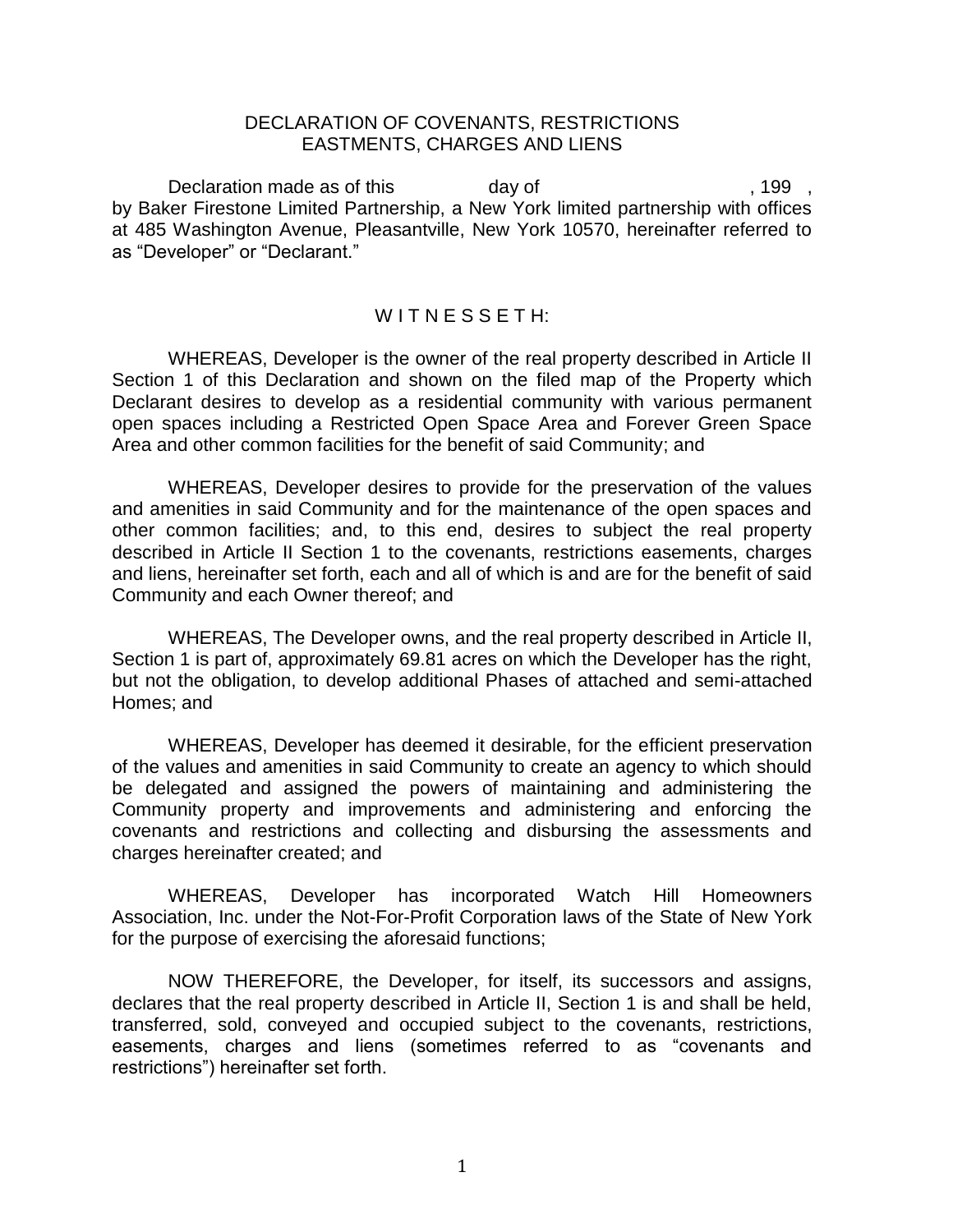#### **ARTICLE I. DEFINITIONS**

The following words when used in this Declaration or any Supplemental Declaration shall, unless the context otherwise prohibits, have the meanings set forth below:

(a) "Association" shall mean and refer to Watch Hill Homeowners Association, Inc., a New York Not-for-Profit corporation.

(b) "The Board" shall mean and refer to the Board of Directors of the Association.

(c) "By-Laws" shall mean and refer to the By-Laws governing the operation of the Association, the form of which is set forth in Exhibit B hereto.

(d) "Common Expenses" shall mean and refer to those expenses (including reserves) which are incurred or assessed by the Association in fulfilling its awful Responsibilities (herein sometimes referred to as "Assessment").

(e) "Common Properties" or "Common Areas" shall mean and refer to certain areas of land excluding the residential lots in Phase I and the developable areas for future construction of subsequent phases as shown on the Filed Map of the Property in the Westchester County Clerk's Office and including, without limitation, the internal roadways, all parking areas located outside of the individual Lots, any sidewalks located outside the individual Lots, the Drainage System, the Sanitary Sewage System, a Forever Green Area, a Restricted Open Area, the Underground Utilities and any other Common Area that may be brought into the Association pursuant to Article II, Section 2 hereof.

(f) "Declaration" shall mean and refer to this Declaration of Covenants, Restrictions, Easements, Charges and Liens, as the same may, from time to time, be amended.

(g) "Developer" or "Declarant" shall mean and refer to Baker Firestone Limited Partnership, a limited partnership and its successors and assigns, if such successors and assigns should acquire an undeveloped or developed but unsold portion of the Properties from the Developer for the purpose of development including, without limitation, any mortgagee which has foreclosed or acquired by other means the interest of the Developer.

(h) "Development" or "Community" shall mean Watch Hill, a residential home development being constructed on The Properties which will initially consist of 34 Homes and may, at Developer's sole discretion, include up to an additional 119 Homes in future Phases as provided in Article II, Section 2 hereof.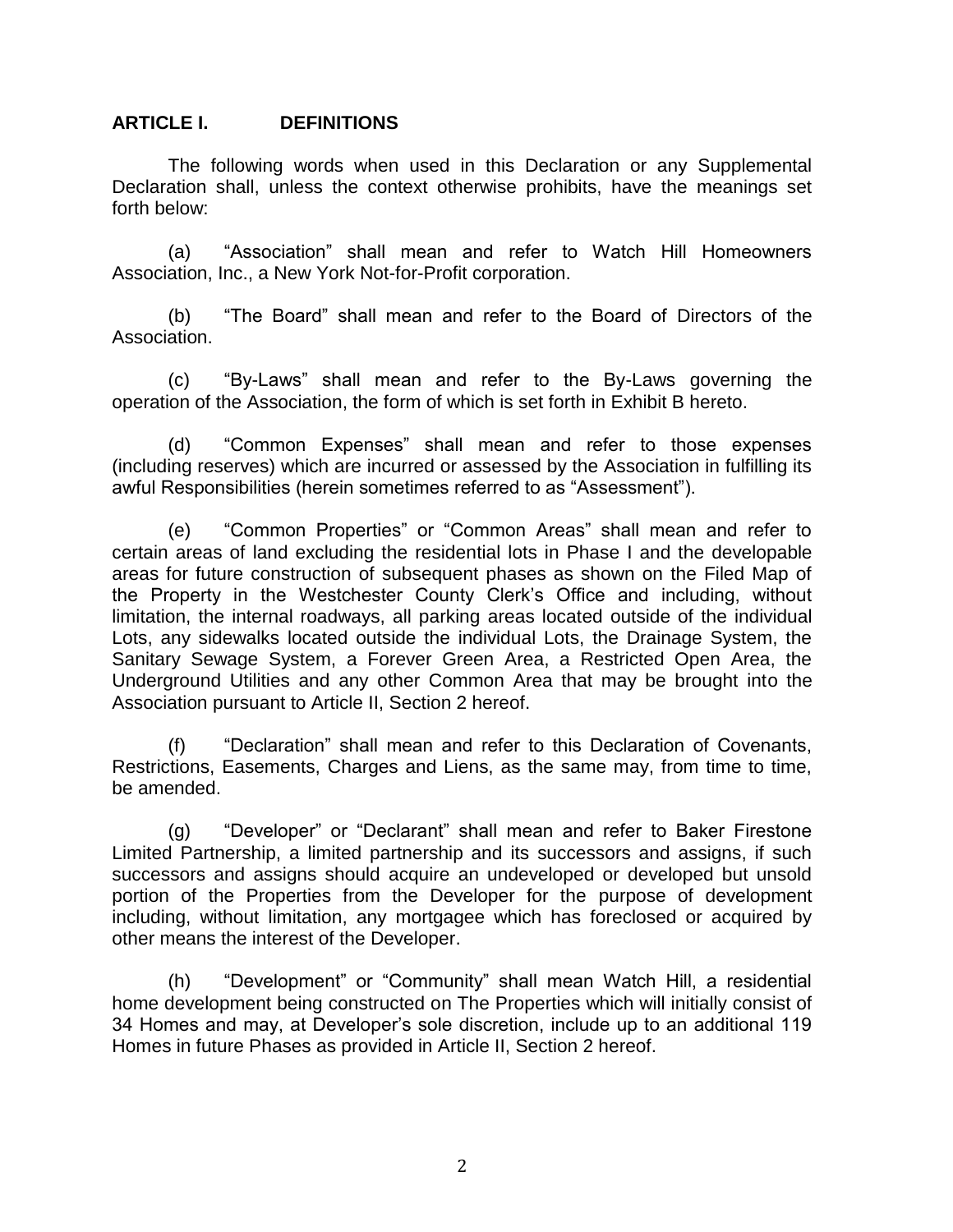(i) "Drainage System" shall mean and refer to a system of catch basins and drain piping leading to a storm water basin in connection with the storm water collection system.

(j) "Filed Map" shall mean and refer to the map for the Watch Hill Planned Unit Development as filed in the Westchester County Clerk's Office.

(k) "Forever Green Space Area" shall mean and refer to the areas of land located within the Common Area to be left in their natural state as shown on the Filed Map and upon which no improvements of any type may be constructed except stabilization of rock faces.

(l) "Home" shall mean and refer to all units of residential housing situated upon the Lots on the Properties.

(m) "Homeowner" or "Owner" shall mean and refer to the record owner of fee simple title to any Home, including the Developer with respect to any Unsold Home. Every Homeowner shall be treated for all purposes as a single owner for each Home held, irrespective of whether such ownership is joint, in common or tenancy by the entirety. Where such ownership is joint, in common or tenancy by the entirety, such collective ownership shall constitute one (1) Member.

(n) "Lot" shall mean and refer to any plot, pieces or parcels of land intended for residential uses shown on the Filed Map of The Properties filed in the Westchester County Clerks Office and any other plots, pieces or parcels of land intended for residential uses that may be located on the Phased Property and as may hereinafter be brought within the scheme of the Declaration as provided for in Article II Section 2 hereof.

(o) "Member" shall mean and refer to each holder of a membership interest in the Association, as such interest is set forth in Article III. Each Member shall be entitled to one (1) vote.

(p) "Party Fence" shall mean and refer to the entire fence, all or a portion of which is used for separation of each adjoining Lot, situate or intended to be situate, on the boundary line between adjoining Lots.

(q) "Party Roof" shall mean and refer to the entire roof from front to rear which is used to envelop or separate each adjoining Home, situate or intended to be situate, on the boundary line between adjoining Homes.

(r) "Party Wall" shall mean and refer to the entire wall, from front to rear, all or a portion of which is used for support or separation of each adjoining Home, situate or intended to be situate, on the boundary line between adjoining Homes.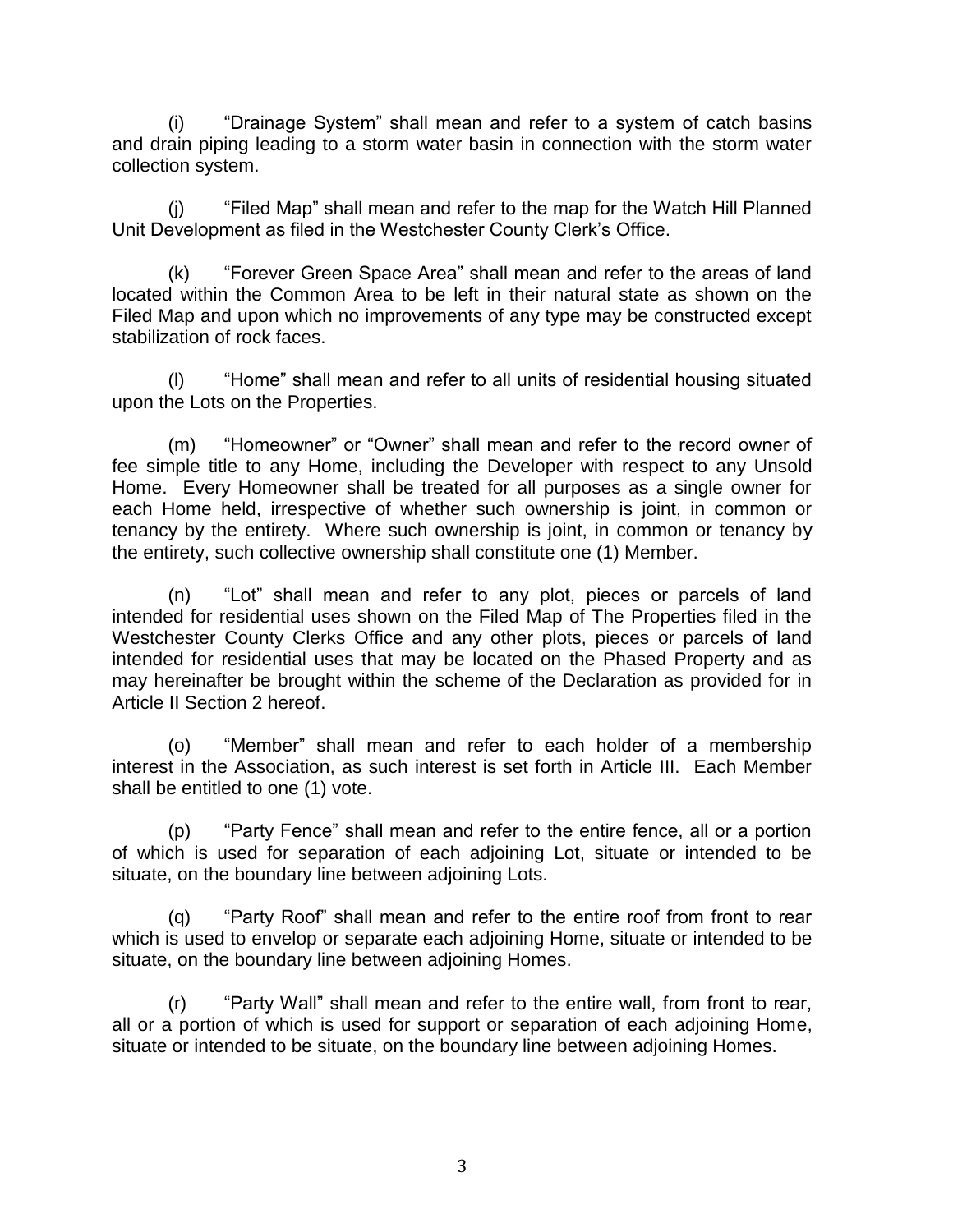(s) "Permitted Mortgage" shall mean and refer to any first mortgage covering a Home or Homes or a mortgage encumbering an Unsold Home then owned by Developer or its designee.

(t) "Permitted Mortgagee" shall mean and refer to the holder of a Permitted Mortgage.

(u) "Phased Property" shall mean and refer to the developable areas for Phase II and III shown on the Filed Map which Developer may elect to bring into the Association pursuant to Article II, Section 2 hereof which Developer intends to develop as two (2) additional Phases consisting of 50 Homes and the Common Area thereof located on approximately 9 acres in Phase II and 69 Homes and the Common Area thereof located on approximately 9 acres in Phase III and which will consist of a total of approximately  $18<sub>±</sub>$  acres and contain a maximum of an additional 119 Homes.

(v) "The Properties" shall mean and refer to all such Properties described in Article II Section 1 and all such Properties which may be brought within the scheme of the Declaration pursuant to Article II, Section 2 hereof.

(w) "Recreation Facilities" shall mean and refer to the pool and pool cabana that will be constructed by the Developer in the Common Area of Phase III of the Phased Property and which will be owned, operated and maintained by the Association as part of the Common Area of the Association.

(x) "Restricted Open Space Area" shall mean and refer to the areas of land located within the Common Area as shown on the Filed Map and upon which no dwelling units or parking areas shall be permitted, but which may contain approved roadways, utilities and appurtenances thereto.

(y) "Sanitary Sewage System" shall mean and refer to sanitary piping and any other equipment for sewage collection located on the Common Area to be connected to the Town of Greenburgh Department of Public Works Sewer System.

(z) "Supplementary Declaration" shall mean and refer to a Supplementary Declaration of Covenants, Restrictions, Easements, Charges and Liens which is to be recorded in the Westchester County Clerk's Office in order to bring the Phased Property within the scheme of the Declaration, pursuant to Article II, Section 2.

(aa) "Underground Utilities" shall mean and refer to those Underground Utilities located in the Development, the Restricted Open Space Area and the Forever Green Space Area, if permitted, which utilities shall include water, electric, gas, sanitary and storm pipes, lines and wires. Said Underground Utilities shall not include any telephone or cable lines.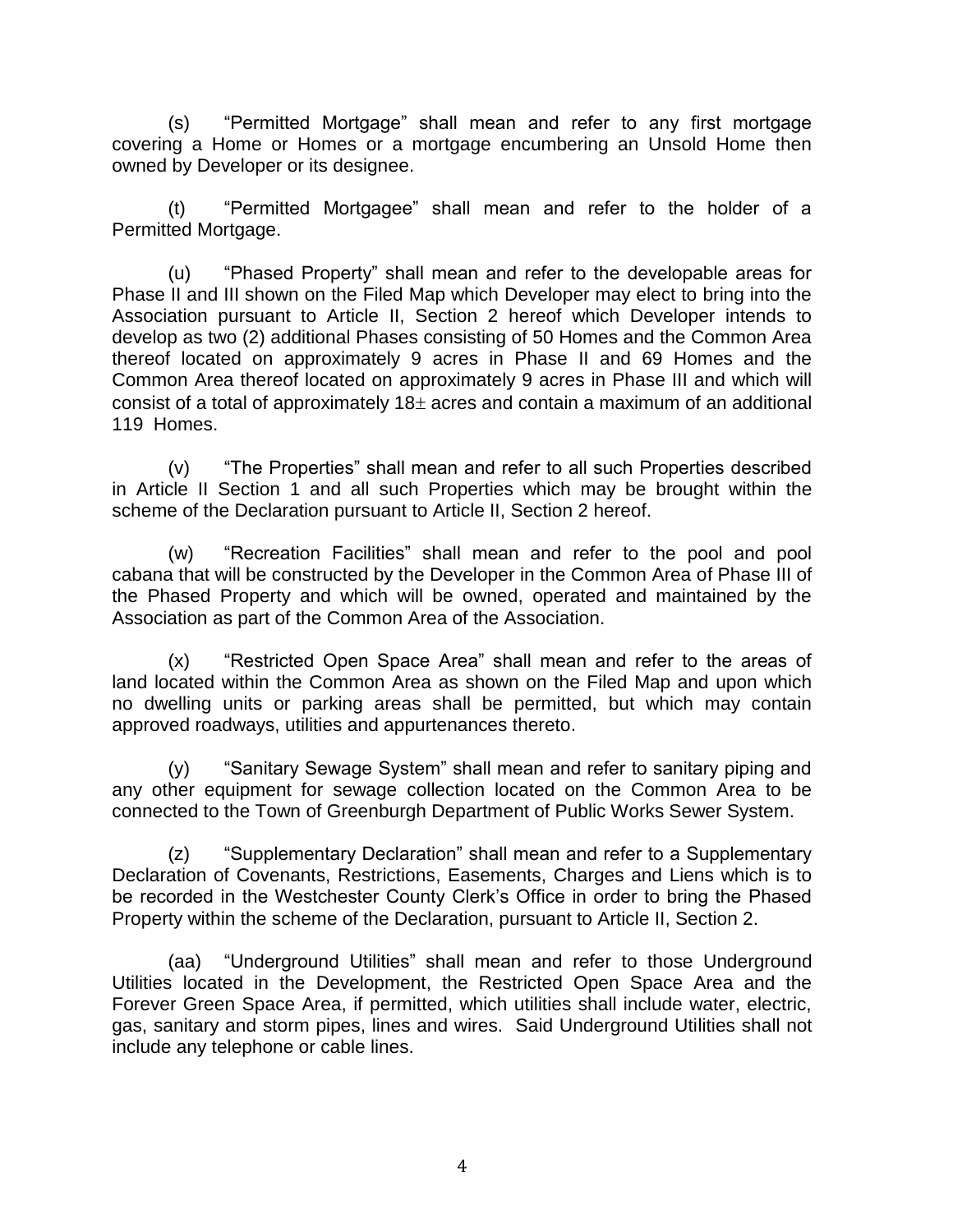(bb) "Unsold Home" shall mean and refer to any Homes or Lots owned by the Developer and any successors or assigns, other than a Home used for personal occupancy of the Developer and any of its successors or assigns, until such time as the same have been sold.

### **ARTICLE II. PROPERTY SUBJECT TO THIS DECLARATION**

**Section 1. Properties.** The real property which is and shall be held, transferred, sold, conveyed and occupied subject to this Declaration is all that certain plot, piece or parcel of land situate, lying and being in the Town of Greenburgh, County of Westchester and State of New York, being more particularly bounded and described in Exhibit "A" annexed hereto. The Properties will initially contain a total of 34 Homes and the Common Areas.

**Section 2. Additions to the Properties.** The Developer shall have the right, at its sole option, to annex and bring within the scheme of this Declaration all or any portion of the Phased Property and Recreation Facilities in any configuration in future stages of development so that such property shall become subject to the terms and conditions of this Declaration. Additional Properties brought within the scheme of the Declaration may contain no more than 119 Homes.

The Developer, its successors and assigns, shall not be obligated to bring the proposed additional property within the scheme of this Declaration except for the Recreational Facilities.

Except for Recreation Facilities, the additions authorized under this subsection shall be made by the Developer prior to the conveyance of any Home within the additional Properties, without the consent of the Association or its Members, by the recording in The Westchester County Clerk's Office of a Supplementary Declaration of Covenants, Restrictions, Easements, Charges and Liens with respect to the additional Property which shall extend the scheme of the covenants, restrictions, easements, charges and liens of this Declaration to such Properties.

The Recreation Facilities shall be conveyed to the Association upon their completion and compliance with all municipal requirements and a Supplementary Declaration shall be filed in the Westchester County Clerk's Office at such time.

Such Supplementary Declaration may contain such complimentary additions and modifications of this Declaration as may be necessary to reflect the different character, if any, of the added Property as are not inconsistent with the scheme of this Declaration. In no event, however, shall such Supplementary Declaration revoke, modify or add to the Covenants, Restrictions, Easements, Charges and Liens establishing this Declaration within the Properties.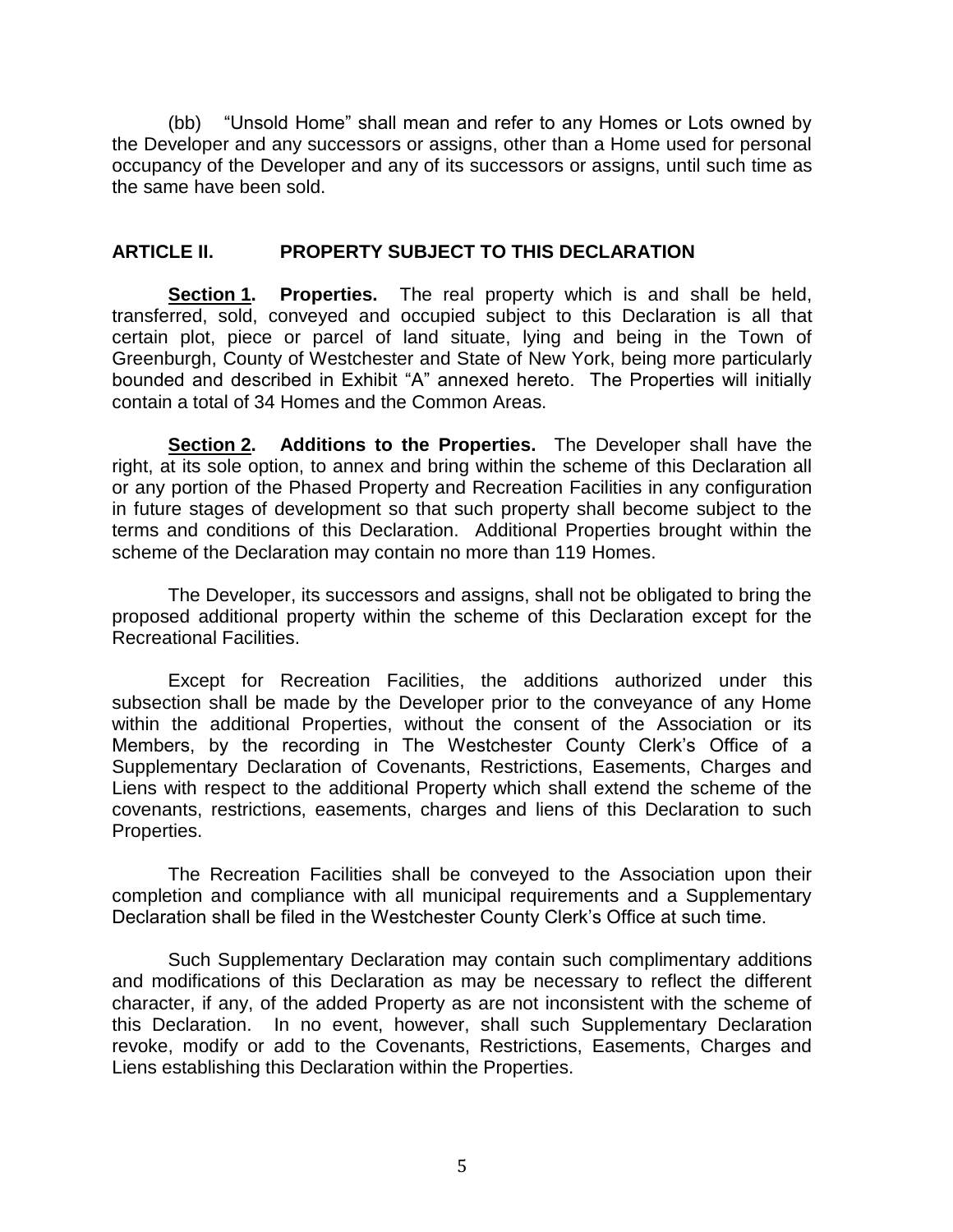Upon the filing of a Supplementary Declaration and conveyance of a Home and Lot, the Homeowner of any such Home and Lot shall become a Member of the Association.

The provisions of this Article II, Section 2 may not be amended without the written consent of Developer or its successors and assigns.

### **ARTICLE III. MEMBERSHIP AND VOTING RIGHTS IN THE ASSOCIATION**

**Section 1. Membership.** The Association shall have one class of membership interest. The Homeowner of a Home, Lot or Unsold Home on the Properties subject to this Declaration shall be a Member.

**Section 2. Voting Rights.** Each Member is entitled to one vote irrespective of the number of Homes, Lots or Unsold Homes owned by a Member. When more than one person or entity holds such interest in the membership, the one vote attributable to such membership shall be exercised as such persons mutually determine but not more than one vote may be cast with respect to any such Member. For purposes of this section the word "Home" shall have the same meaning as "Lot" and therefore if there is no Home constructed on a particular Lot in the Development, the Owner of such Lot will still be considered a Member entitled to cast the one vote as set forth above. No Member shall split or divide its votes on any motion, resolution or ballot. For the purposes of this section the Developer shall have one (1) vote for all Unsold Homes it retains.

**Section 3. Transfer of Membership.** Membership in the Association shall be appurtenant to, and may not be transferred, except in conjunction with the lawful sale or conveyance of a Home or Lot. No Owner shall be permitted to sell or convey his or her Home or Lot unless and until he or she shall have paid in full to the Board all unpaid Common Expenses and other amounts required by the Board to be paid and assessed by the Board against such Home or Lot. Upon such sale or conveyance, the seller of such Home shall relinquish his or her membership in the Association and the purchaser of such Home shall automatically become a Member, subject to this Declaration, the By-Laws and the Rules and Regulations.

# **ARTICLE IV. PROPERTY RIGHTS IN THE PROPERTIES**

**Section 1. Members' Easement of Enjoyment.** Subject to the provisions of Section 3, every Member and its permitted lessees and occupants of Homes, and their respective family members and guests shall have a right and easement of enjoyment in and to the Common Areas and such easement shall be appurtenant to and shall pass with the title to every Home.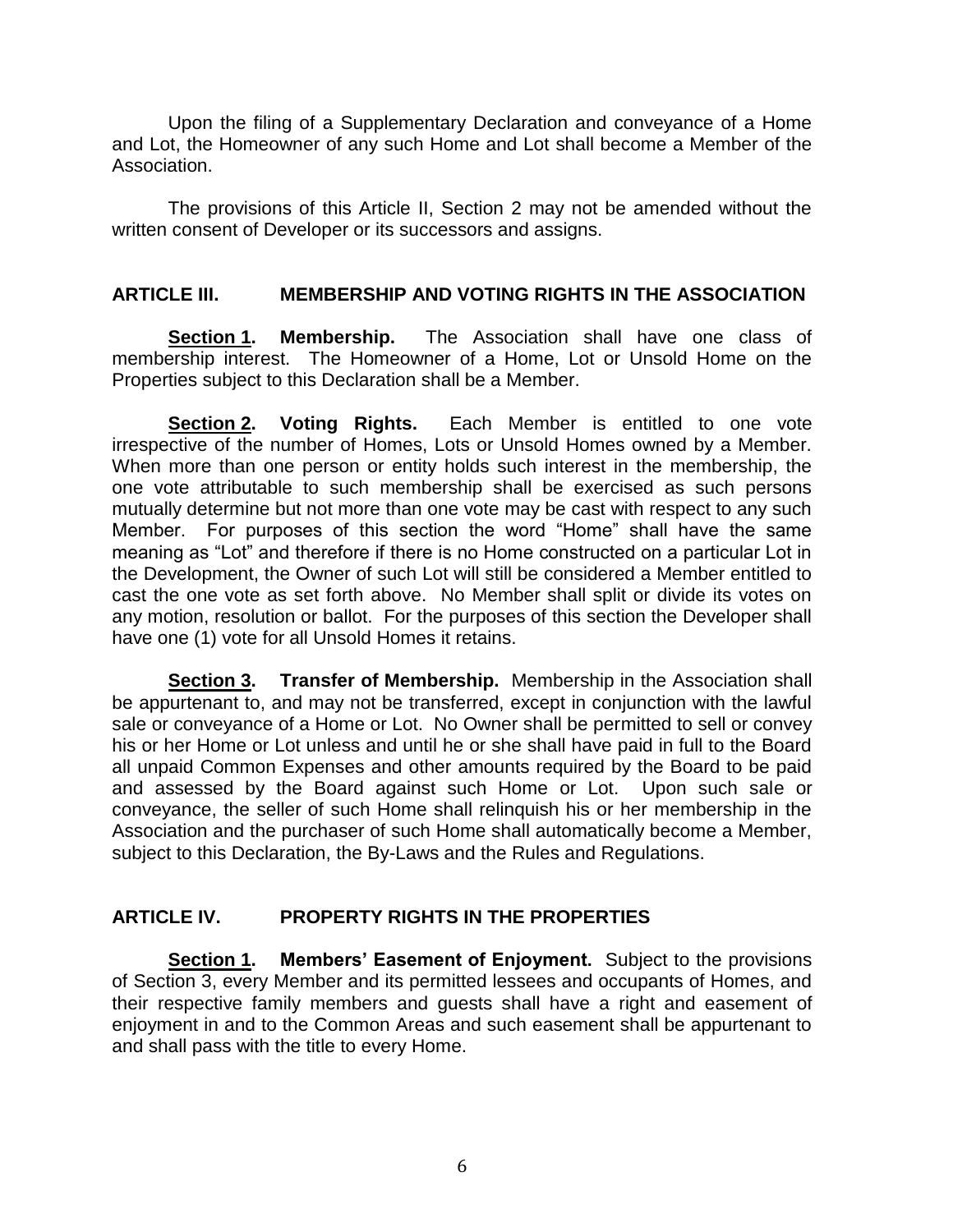Except as otherwise specifically provided in this Declaration, the By-Laws or the rules and regulations promulgated by the Board, the Board may not impose any limitations upon the use and enjoyment of the Common Areas by Members and the permitted lessees and occupants of Homes, and their respective family members. The Board may establish a limitation on guest privileges by guests of Members or permitted lessees or occupants of Homes and the Board may establish a limitation on the use of the Common Areas for a party, meeting or other similar event. Except as otherwise specifically provided in this Declaration or in the By-Laws, the Board may not impose any fee for the use and enjoyment of the Common Areas by Members or permitted lessees or occupants of Homes and their respective family members, other than assessments against a Member's Home unless the Common Areas are used for a party, meeting or other similar event.

**Section 2. Title to Common Properties.** Prior to conveyance of title to the first Home in Phase I and the first Home in any Phased Property, the Developer shall convey to the Association legal title to the Common Area in Phase I and the Common Area in the Phased Property, except the Recreational Facilities subject, however, to the following covenant which shall be deemed to run with the land and shall be binding upon the Properties and the Association, its successors and assigns:

In order to preserve and enhance the property values and amenities of the Development, the Common Areas and all facilities now or hereafter built or installed thereon shall at all times be maintained in good repair and condition and shall be operated in accordance with high standards. The maintenance and repair of the Common Areas shall include, but not be limited to, the maintenance, repair of damage and replacement to the internal roadways; any sidewalks located outside of the individual lots; guest parking areas; any Recreation Facilities; the Drainage System; Sanitary Sewage System; Forever Green Space Area; Restricted Open Space Area; Underground Utilities; outdoor lighting located outside of the individual lots; fences located outside the individual lots and which are part of the Common Area; landscape maintenance as required of the Common Area only; maintenance and repair of all facilities owned by the Association, including replacement, of any roofs, if necessary; snow removal of the internal roadways, snow removal of the guest parking areas, and snow removal of any walkways located in the Common Areas, and refuse removal for the Homes and Common Areas, if the Town of Greenburgh does not provide for such refuse removal.

Each Owner of a home will be solely responsible for the maintenance, repair and replacement of the roof of the Homeowner's home; maintenance, repair and replacement of all interior and exterior portions of the Homeowner's home; landscape maintenance of the Homeowner's lot and snow removal, maintenance, repair and replacement of all driveways, and walks located within the Homeowner's lot or for the Homeowner's exclusive use.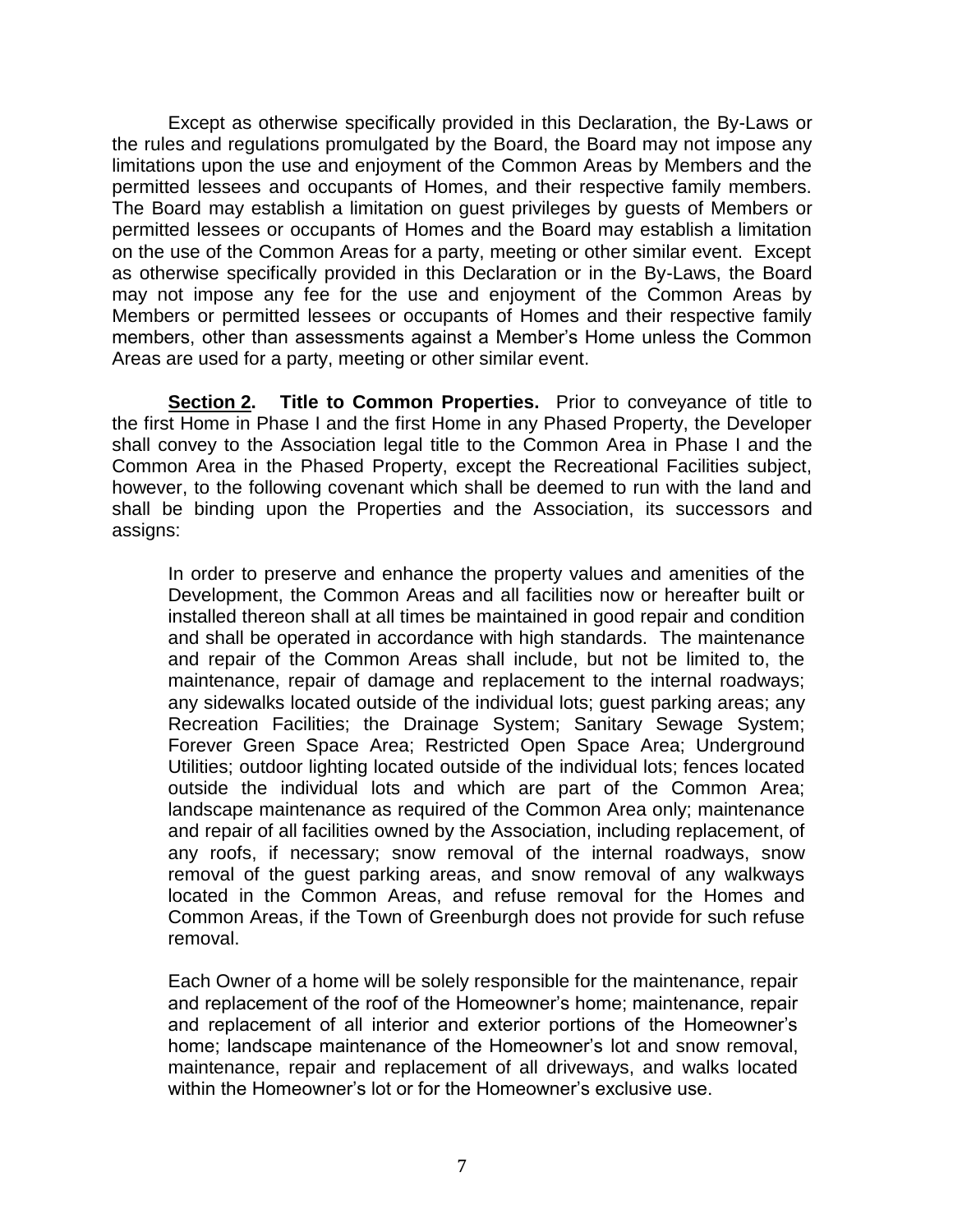Notwithstanding the above the Association may provide all or a portion of the excluded services or provide all or a portion of such services as an additional expense to only those Home Owners who desire such services, upon the approval of a majority of the Board of Directors, and with the consent of the Developer, as long as the Developer has five (5%) percent or more of the Unsold Homes for all Phases.

This Section shall not be amended, as provided for in Article XII, Section 2, to reduce or eliminate the obligation for maintenance and repair of the Common Areas.

**Section 3. Extent of Members' Easements.** The rights and easements of enjoyment created hereby shall be subject to the following:

(a) The right of the Association to promulgate rules and regulations for the use and enjoyment of the Common Areas; and

(b) The right of the Association, as provided in its By-Laws to suspend the enjoyment rights of any Member for a period during which any assessment remains unpaid and for a period not to exceed thirty (30) days for any infraction of its published rules and regulations; and

(c) The right of the Association to dedicate or transfer all or any part of the Common Areas, to any public agency, authority or utility for such purposes and subject to such conditions as may be agreed to by the Members, provided that no such dedication or transfer, determination as to the purposes or as to the conditions thereof, shall be effective unless an instrument signed by Members and their mortgagees entitled to cast sixty six and two-thirds (66 2/3%) percent of the eligible votes has been recorded agreeing to such dedication, transfer, purpose or condition and unless written notice of the action is sent to every Member at least ninety (90) days in advance of any action taken; and

(d) The right of the Developer and of the Association to grant and reserve easements and rights-of-way, in, through, under, over, upon and across The Properties, for the installation, maintenance and inspection of lines and appurtenances for public or private water, sewer, drainage, cable television, gas and other utilities, and the right of the Developer to grant and reserve easements and rights-of-way, in, through, under, over, upon and across The Properties for the completion of the Developer's work under Section 1 of Article V; and

(e) The terms of the By-Laws and any rules and regulations promulgated by the Board of Directors regarding The Properties, any Recreation Facilities and Common Areas; and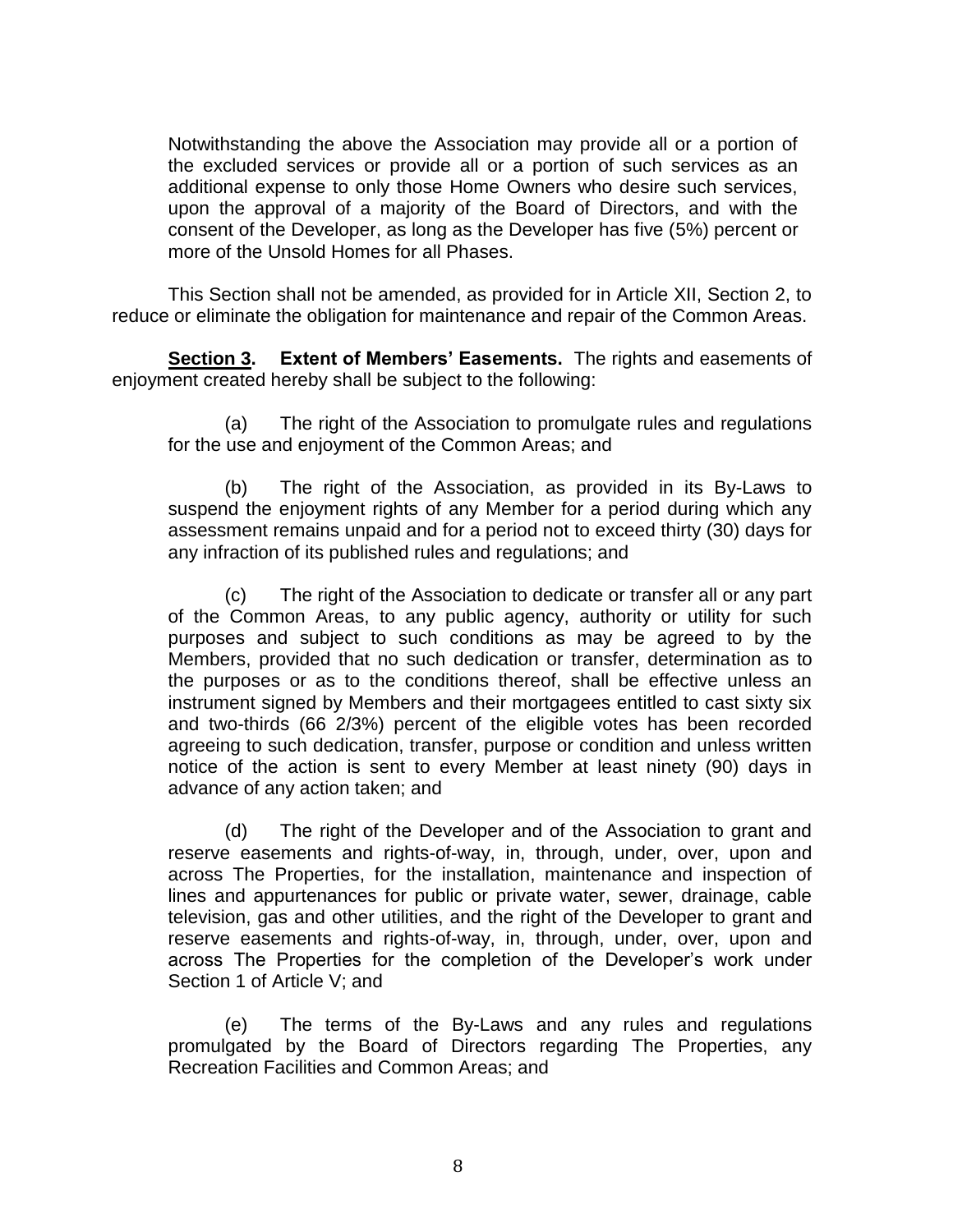(f) The right of the Developer to use the Common Areas or to permit the Common Areas to be used by Developer's designee or any prospective purchaser of a Home or any tenants of Unsold Homes, without charge, in accordance with and subject to this Declaration, the By-Laws and any rules and regulations promulgated by the Board. In addition, Developer shall have the right, at any time when there shall be any Unsold Homes, to use the Common Areas, without charge, for exhibitions or other promotional functions with respect to Developer's sales programs, in accordance with and subject to this Declaration, the By-Laws, and the rules and regulations; and

(g) The right of the Developer for itself and any subsequent owner or owners of the Phased Property, use and enjoyment of the Common Areas, subject to the terms of this Declaration, the By-Laws and any rules and regulations promulgated by the Board; and

(h) The reservation of the right of the Developer to build a road subject to local municipal approval, in any Restricted Open Space Area or Forever Green Area, subsequent to the Restricted Open Space Area or Forever Green Space Area being transferred to the Association.

The provisions of Article IV, Section 3 may not be amended without the written consent of the Developer or its successors and assigns.

# **ARTICLE V. DEVELOPMENT OF WATCH HILL**

**Section 1. Watch Hill.** Developer intends to build 34 Homes, roadways, and other improvements to the Common Areas on a portion of land comprising part of The Properties (Phase I) and consisting of approximately 2.2 acres comprising the individual lots and approximately 48.5 acres containing the Common Area and may construct up to 119 additional Homes, roadways and additional improvements to future Common Areas including Recreational Facilities on the Phased Property.

**Section 2. Easement.** Developer does hereby establish and create for the benefit of the Association and for all Homeowners from time to time of Homes subject to this Declaration and its permitted lessees and occupants of Homes and their respective family members and guests and does hereby give, grant and convey to each of the aforementioned, the following easements, licenses, rights and privileges:

(i) Right-of-way for ingress and egress by vehicles or on foot, in, through, over, under, upon and a cross the streets, roads, and all walks in The Properties (as shown on the Filed Map and any changes for the Phased Property as they may be built or relocated in the future) for all purposes;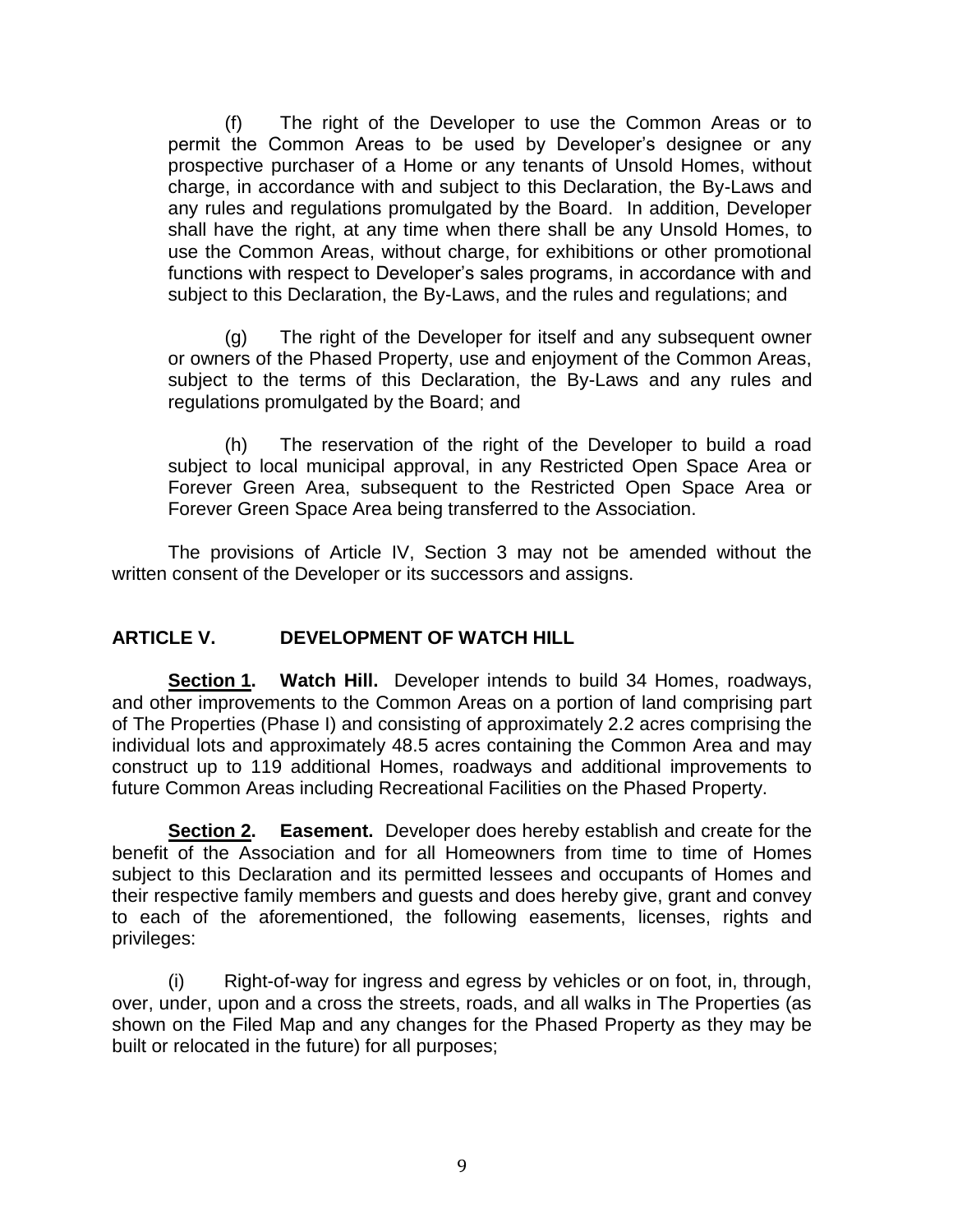(ii) Rights to connect with, maintain and make use of utility lines, wires, pipes, conduits, cable television lines, sewers and drainage lines which may from time to time be in or along the streets and roads or other areas of The Properties.

**Section 3. Reservation of Easements.** Developer reserves the easements, licenses, rights and privileges of a right-of-way in, through, over, under, upon and across The Properties, for the purpose of completing all construction and work under Section 1 above and towards this end, reserves the right to grant and reserve easements and rights-of-way in, through, under, over, upon and across The Properties, for the installation, maintenance and inspection of lines and appurtenances for public or private water, sewer, drainage, cable television, gas and other utilities and for any other materials or services necessary for the completion of the work. Developer also reserves the right to connect with maintain and make use of the utility lines, wires, pipes, conduits, cable television lines, sewers and drainage lines which may from time to time be in or along the streets and roads or other areas of The Properties. In addition Developer and any Selling Agent retained by Developer reserves the right to continue to use The Properties and any sales offices, maintenance building, model Homes, Unsold Homes, signs, Recreation Facilities and parking spaces located on The Properties in its efforts to market Homes constructed on The Properties for so long as there are any Unsold Homes remaining in any Phase of the Development. Developer further reserves the right to maintain upon the Properties such facilities as may be required, convenient or incidental for the completion of its work under Section 1 above including, without limitation, a business office, storage area, construction trailers, construction equipment and supplies, for so long as there are any Unsold Homes remaining in any Phase of the Development. This Paragraph may not be amended without the written consent of Developer.

**Section 4. Encroachments on Lots or Common Area.** In the event that any portion of any roadway, walkway, parking area, driveway, patio, deck, water lines, sewer lines, drainage lines, electric and gas meters, utility lines, sprinkler system, building or any other structure as originally constructed by Developer encroaches on any Home or Lot or the Common Areas, it shall be deemed that the Homeowner of such Home or Lot or the Association has granted a perpetual easement to the Homeowner of the adjoining Lot or the Association as the case may be for continuing maintenance and use of such encroaching roadway, walkway, driveway, patio, deck, water lines, sewer lines, drainage lines, electric and gas meters, utility lines, sprinkler system, building or structure. The foregoing shall also apply to any replacements of any such roadway, walkway, driveway, patio, deck, water lines, sewer lines, drainage lines, electric and gas meters, utility lines, sprinkler system, building or structure if same are constructed in substantial conformance to the original. The encroachment for sewer lines, water lines and utility lines shall also apply to sewer and utility lines which may run under the Home or building and utility lines which run through the attic area of the Home or building. The foregoing conditions shall be perpetual in duration and shall not be subject to amendment of these covenants and restrictions.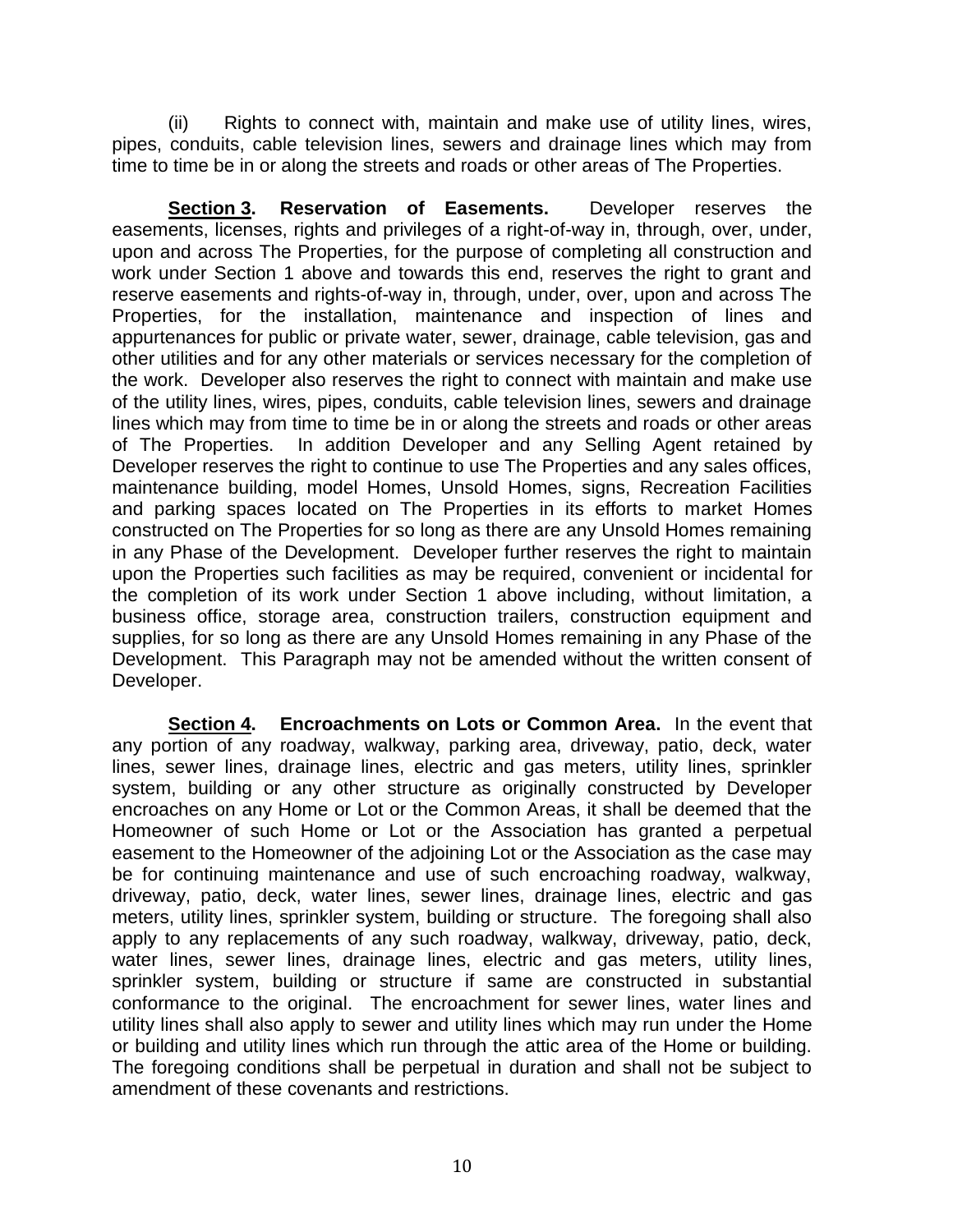**Section 5. Easement for Emergency Access.** Developer does hereby establish an easement of ingress and egress over the roadways, walkways, driveways, parking areas and all other Common Areas in the Development for the benefit of all emergency vehicles and personnel including but not limited to police, fire, and medical purposes.

**Section 6. Easement for Repair.** The Board, Managing Agent, if any, manager or employee of the Association and any other person authorized by any of the foregoing, shall have, and the Common Areas shall be subject to, an easement in, to and through the Common Areas or any portion thereof in favor of the foregoing persons, (a) to operate, maintain, repair, alter, rebuild, restore and replace any of the Common Areas, including, without limitation, the maintenance of any sign identifying the Association located at the entrance thereto and any advertising and/or directional signs and (b) to perform any of their respective duties in accordance with the By-Laws.

**Section 7. Easement for Completion.** Each Member hereby grants a right of access to his Home to Developer or its designee, and any contractors, subcontractors, agents, and employees of the foregoing for the purposes of the repair and completion of any installation, construction, modification, alteration, renovation, maintenance, repair, restoration, replacement, or change including, without limitation, the correction of any construction defects being performed or to be performed by or on behalf of Developer with respect to the Common Areas and/or the Homes.

**Section 8. Rights of Access in Favor of the Association.** Each Member shall afford to the Association, any Managing Agent and/or any other person authorized by any of the foregoing a right of access to his or her Home on reasonable notice at reasonable hours, on any day except Sundays and holidays (except that in an emergency situation such notice need not be given) for the purposes of: (a) making inspections of, or removing violations noted or issued by any governmental authority against any other Home; (b) curing defaults hereunder, or violations of any rules and regulations promulgated by the Board of Directors and committed by such Member; (c) correcting any conditions originating in or on his or her Home and threatening another Lot or all or any portion of the Property; (d) installing, operating, maintaining, repairing, altering, rebuilding, restoring and/or replacing any personal property and fixtures located in, over, under, through adjacent to, or upon his or her Lot or elsewhere on The Properties and existing for the common use of two or more Homes, of one or more Homes and the Common Area, of two or more Members and/or of one or more Members and the Association including without limitation all systems, apparatus, mechanisms, devices, machinery, motors, pumps, controls, tanks, tank assemblies, installations, shut off valves, other valves, panels, relays, electric distribution facilities, wiring, wireways, switches, circuit breakers, transformers, fittings, lighting fixtures, other fixtures, bulbs, signs, meters, meter assemblies, pipelines, conduits, cables, shafts, pits, raps, fences,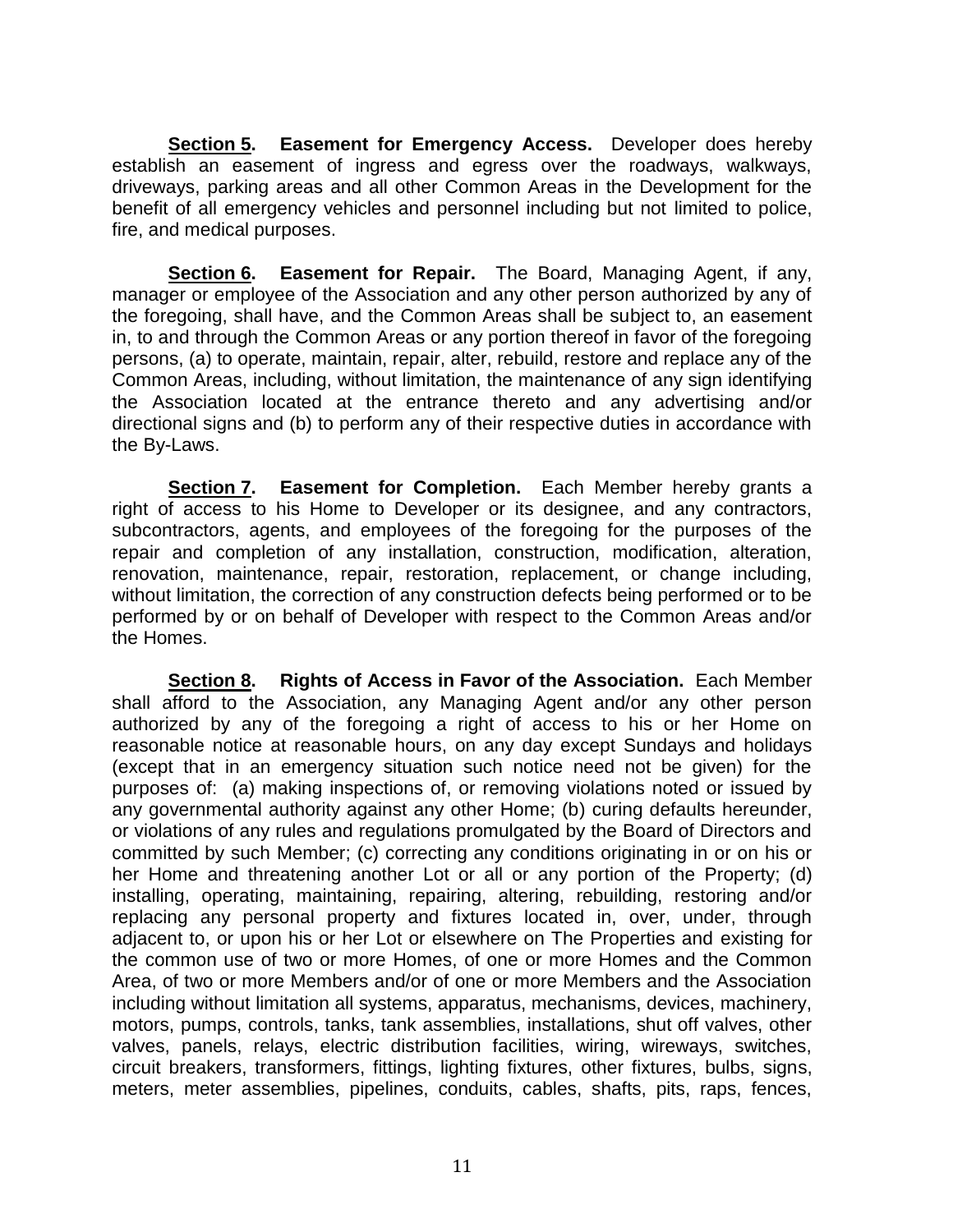storm drains, drains, catch basins and fitters; (e) correcting any condition that violates the provisions of any Permitted Mortgage encumbering another Home and (f) for the purposes of performing any work required by Article IX of this Declaration.

**Section 9. Future Easements.** Developer shall retain the right, so long as there are any Unsold Homes on the Properties, to place any easements in, to or under The Properties which Developer shall deem necessary for the benefit of the Association and its Members.

## **ARTICLE VI. COVENANT FOR MAINTENANCE ASSESSMENTS**

**Section 1. Creation of the Lien and Personal Obligation.** The Developer, for each Unsold Home and Lot then subject to the Declaration of Covenants, Restrictions, Easements, Charges and Liens owned by it within The Properties, hereby covenants and each Homeowner of any Home by acceptance of a deed therefore, whether or not it shall be expressed in any such deed or other conveyance, shall be deemed to covenant and agree, to pay to the Association such Common Expenses as are fixed by the Association's Board of Directors and assessed to the Homeowners as hereinafter provided. All sums assessed by the Association but unpaid, together with such interest thereon and the cost of collection thereof as is hereinafter provided, shall be a charge on the land and shall be a continuing lien upon the property owned by such Homeowner against which each such Common Expenses is made. Each such assessment, together with interest thereon and cost of collection thereof, as hereinafter provided shall be a personal obligation of the person who was the Homeowner of such property at the time when the Common Expenses fell due.

**Section 2. Purpose of the Assessment.** The Common Expenses levied by the Association shall be used exclusively for the purpose of promoting the recreation, health, safety and welfare of the residents in The Properties as a Development and in particular for the improvement and maintenance of properties, services and facilities devoted to this purpose and related to the use and enjoyment of the Common Areas and of the Homes situated upon The Properties, including, without limiting the foregoing, the payment of taxes (if any), insurance thereon, and repair, replacement and additions thereto, and the cost of labor, equipment, materials, services, management and supervision thereof.

**Section 3. Common Expenses.** The Association's Board of Directors shall, from time to time, but at least annually, fix and determine the budget representing the sum or sums necessary and adequate for the continued operation of the Association and shall send a copy of the budget and any supplement to the budget to each Homeowner prior to assessing the Homeowner's thereon. The Board shall determine the total amount required, including the operational items such as insurance, repairs, reserves, maintenance and other operating expenses, as well as charges to cover any deficits from prior years and capital improvements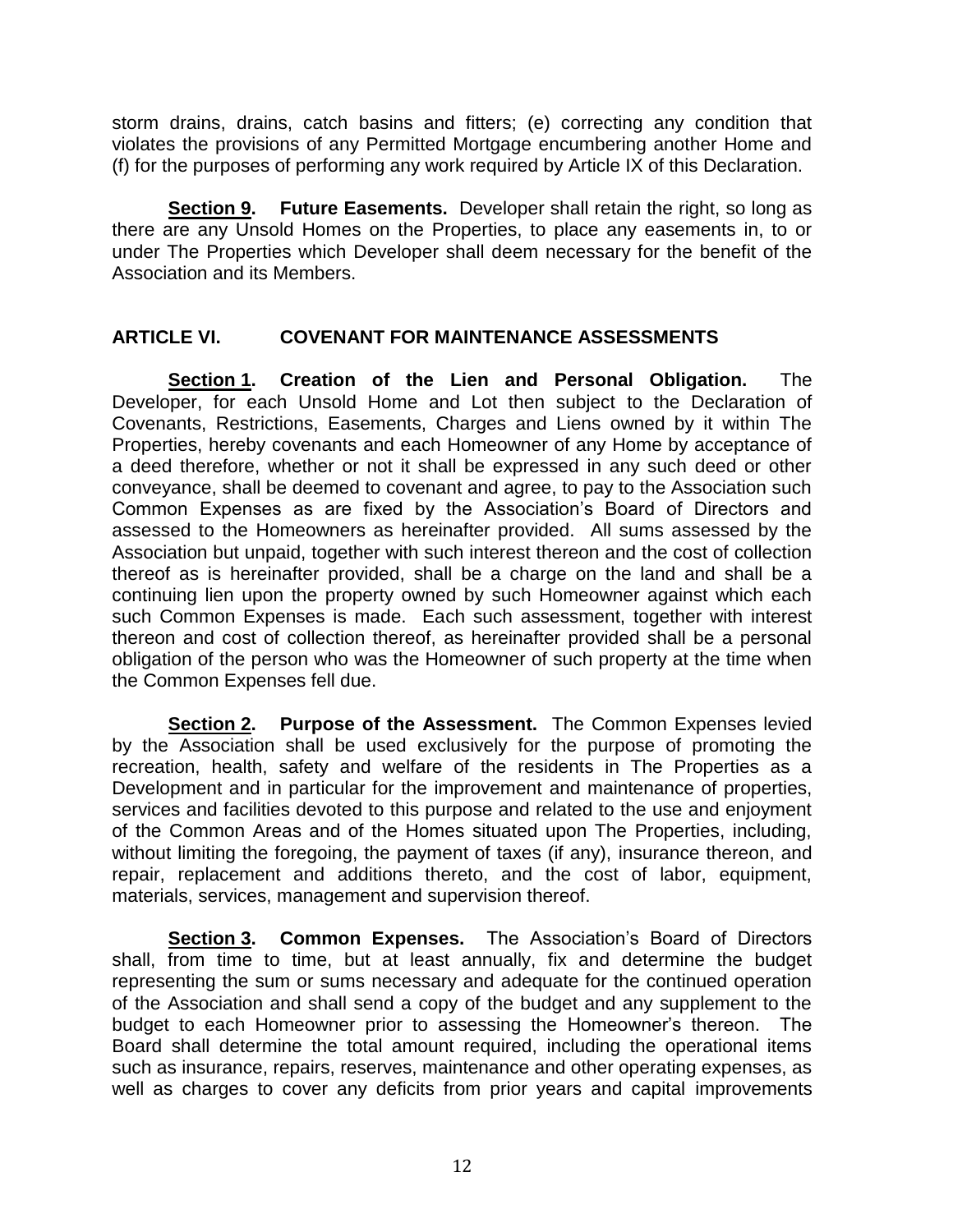approved by the Board. The total annual requirements and any supplemental requirements shall be allocated between, assessed to, and paid by the Homeowners as follows:

Each Homeowner shall pay a portion of said requirements, the numerator of which shall be one (1) and the denominator of which shall be equal to the number of Homes and Lots on The Properties subject to this Declaration. The Developer's obligation for such Common Expense on Unsold Homes or Lots subject to this Declaration will be limited to the difference between the actual operating costs of the Association, including reserves on the Common Areas, and on Homes or Lots to which title has been conveyed and the Common Expense levied on Homeowners who have closed title on their Homes. In no event, however, will the Developer be required to make a deficiency contribution in an amount greater than it would otherwise be liable for if it were paying full assessments on Unsold Homes or Lots for the Unsold Homes or Lots then subject to the Declaration of Covenants and Restrictions. In addition, pursuant to the requirements of the Town of Greenburgh Developer shall be responsible for paying the monthly maintenance charges for all unconveyed Homes having a Certificate of Occupancy. The sum due the Association from each individual Homeowner shall constitute a Common Expense of the Board of Directors and unpaid Common Expenses shall constitute liens on the individual Homes and the personal obligation of the Homeowner, subject to foreclosure as hereinafter provided.

**Section 4. Due Dates; Duties of the Board of Directors.** All Common Expenses shall be payable monthly in advance as ordered by the Board of Directors. The Board of Directors of the Association shall fix the date of commencement and the amount of the Common Expenses against each Home and shall prepare a roster of the Homes and Common Expenses applicable thereto which shall be kept in the office of the Association and shall be open to inspection by any Homeowner. Upon the written request of a Homeowner or a Permitted Mortgagee, the Board shall promptly furnish such Homeowner or his Permitted Mortgagee with a written statement of the unpaid charges due from such Homeowner.

**Section 5. Effect of Non-Payment of Assessment, The Personal Obligation of the Homeowner; The Lien, Remedies of the Association.** If a Common Expense is not paid on the date when due, as fixed by the Board of Directors, then such Common Expense shall become delinquent and shall, together with such interest thereon and cost of collection thereof as hereinafter provided, thereupon become a continuing lien on the Homeowner's Home which shall bind such property in the hands of the Homeowner, his heirs, devisees, personal representatives and assigns. Such lien shall be prior to all other liens except: (a) tax or assessment liens on the Home by the taxing subdivision of any governmental authority, including but not limited to State, County, Village, and School District taxing agencies; and (b) all sums unpaid on any first mortgage of record encumbering the Home. The personal obligation of the Homeowner who was the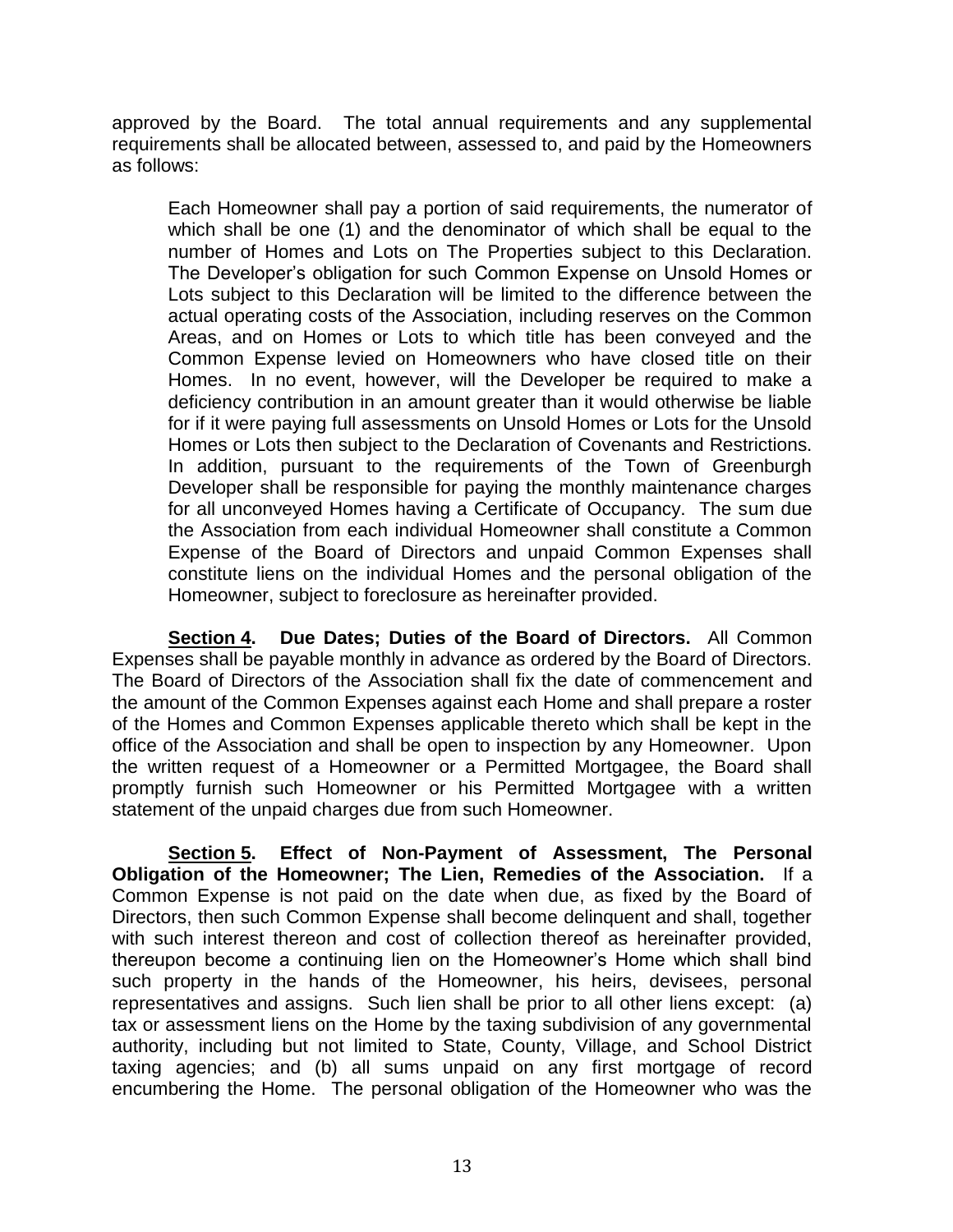Homeowner of the Home when the Common Expense fell due to pay such Common Expense, however, shall remain his personal obligation for the statutory period and shall not pass to his successors in title unless expressly assumed by them.

In the event any Homeowner fails to make payment of a Common Expense, the Homeowner who owns such Home shall be obligated to pay (a) a "late charge" of \$.04 for each \$1.00 of such amounts which remain unpaid for more than ten (10) days from their due date (although nothing herein shall be deemed to extend the period within which such amounts are to be paid) and (b) interest at the rate of 2% per month (but in no event in excess of the maximum rate permitted by law) on such unpaid amounts (less any "late charges" theretofore collected on such amounts) computed from the due date thereof, and (c) all expenses, including, without limitation, attorneys' fees paid or incurred by the Board or by any Managing Agent in any proceeding brought to collect such unpaid Common Expense or in an action to foreclose the lien on such Homeowner's Home arising from said unpaid Common Expense in the manner permitted by applicable law. All such "late charges", interest and expenses shall be added to and shall constitute Common Expenses payable by such Homeowner. The Board (on behalf of the Homeowners) shall have the right to bring an action to foreclose a lien on a Homeowner's Home in the event such Homeowner is in default in the payment of Common Expenses. A suit to recover a money judgment for unpaid Common Expenses shall be maintainable, at the option of the Board, without foreclosing or waiving the lien securing such charges. In the event of a foreclosure sale of a Home by a Permitted Mortgagee or by the Board of its lien on any Home for unpaid Common Expenses, if the net proceeds of the foreclosure sale (after deduction of all legal fees, advertising costs, brokerage commissions and other costs and expenses incurred therewith) shall be insufficient for the payment of such unpaid charges, or if a Home is acquired by a mortgagee or purchaser in foreclosure, the owner of such Home prior to foreclosure sale shall remain liable for the payment of all unpaid Common Expenses which accrued prior to such sale.

### **ARTICLE VII. ARCHITECTURAL CONTROL**

No building, deck, patio, fence, wall or other structure, or change or alteration to the exterior of the Homes or color of the Homes or in the landscaping shall be commenced, erected, replaced, repaired or maintained upon The Properties, nor shall any exterior addition to, or change or alteration thereto, be made until the plans and specifications showing the nature, kind, shape, height, materials, color and locations of the same shall have been submitted to and approved in writing as to harmony of external design and location in relation to surrounding structures and topography by the Board of Directors of the Association or by an architectural or landscaping committee composed of three or more representatives appointed by the Board as detailed in Article XIV, Section 3 of the Association By-Laws. In the event said Board, or its designated committee fails to approve or disapprove such design and location within sixty (60) days after said plans and specifications have been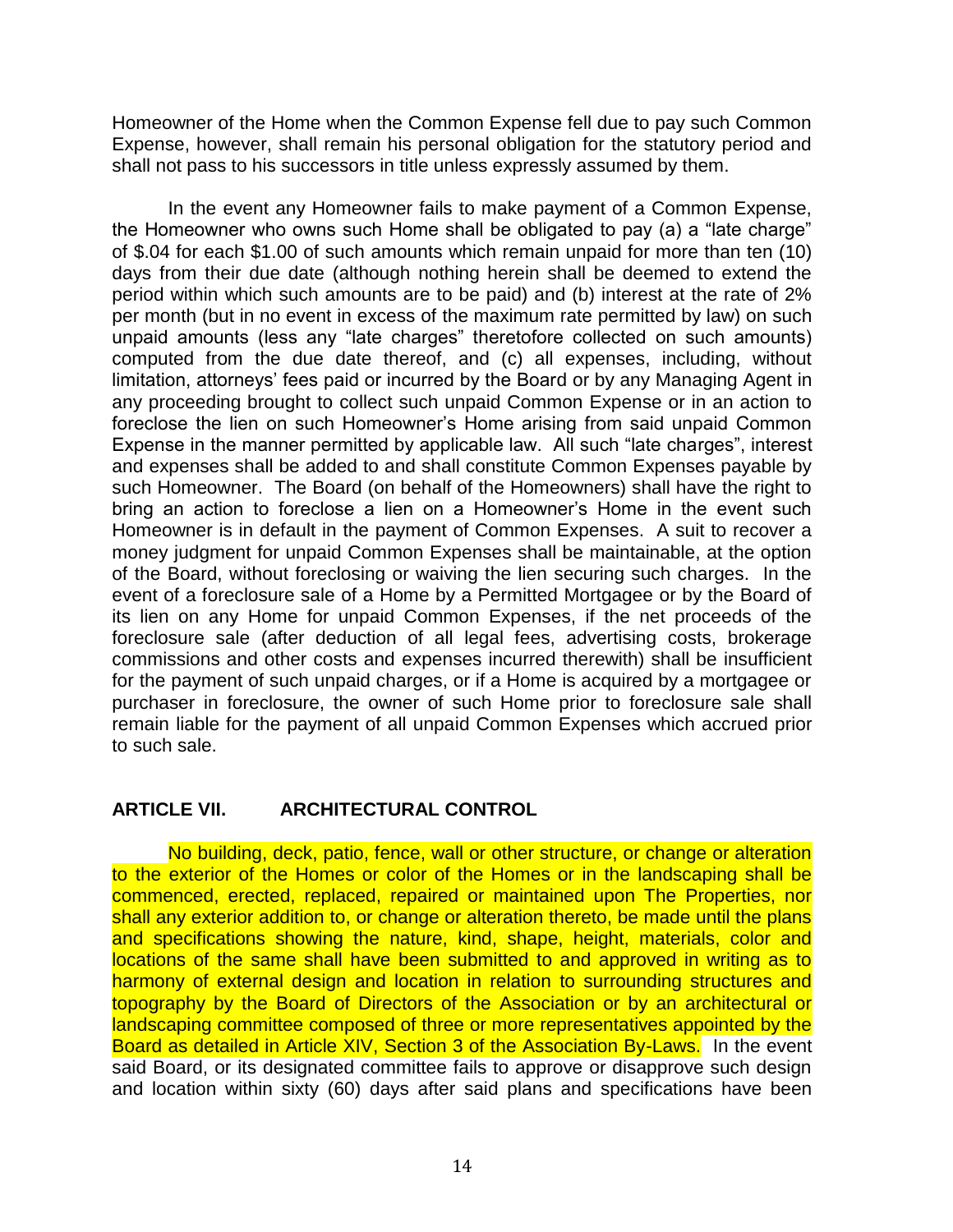submitted to it, approval will not be required and this Article will be deemed to have been fully complied with. The provisions of this Paragraph shall not apply to Developer.

## **ARTICLE VIII. PARTY WALLS, PARTY ROOFS OR PARTY FENCES**

**Section 1. General Rules of Law to Apply.** To the extent not inconsistent with the provisions of this Article VIII, the general rule of law regarding Party Walls, Party Roofs or Party Fences and liability for property damage due to negligence or willful acts or omissions, shall apply to each Party Wall, Party Roof and Party Fence which is built as part of the original construction of the Homes upon The Properties and any replacement thereof.

In the event that any portion of any structure, as originally constructed by Developer, including any Party Wall, Party Roof or Party Fence, shall protrude over an adjoining Home, Lot or any portion of the Common Area such structure or Party Wall, Party Roof or Party Fence shall not be deemed to be an encroachment upon the adjoining Homes, Lot or Common Area and affected Owners shall neither maintain any action for the removal of a Party Wall, Party Roof or Party Fence or projection, nor any action for damages. In the event there is a protrusion as described in the immediately preceding sentence, it shall be deemed that said Homeowners have granted perpetual easements to the adjoining Homeowner or Homeowners for continuing maintenance and use of the projection or Party Wall, Party Roof or Party Fence. The foregoing shall also apply to any replacements of any structures, Party Walls, Party Roofs or Party Fence if same are constructed in conformance with the original structure or Party Wall, Party Roof or Party Fence constructed by Developer. The foregoing conditions shall be perpetual in duration and shall not be subject to amendment of these covenants and restrictions.

**Section 2. Sharing of Repair and Maintenance.** The cost of reasonable repair and maintenance of a Party Wall, Party Roof or Party Fence shall be shared equally by the Homeowners who make use of the Party Wall, Party Roof or Party Fence.

**Section 3. Destruction by Fire or Other Casualty.** If a Party Wall, Party Roof or Party Fence is destroyed or damaged by fire or other casualty, and such damage is not otherwise covered by insurance as set forth in Article X, any Homeowner who has used the Party Wall, Party Roof or Party Fence must restore it, and if the other Homeowners thereafter make use of the Party Wall, Party Roof or Party Fence, they shall contribute to the cost of restoration thereof in proportion to such use without prejudice, however, to the right of any such Homeowners to call for a larger contribution from the others under any rule of law regarding liability for negligent or willful acts or omissions.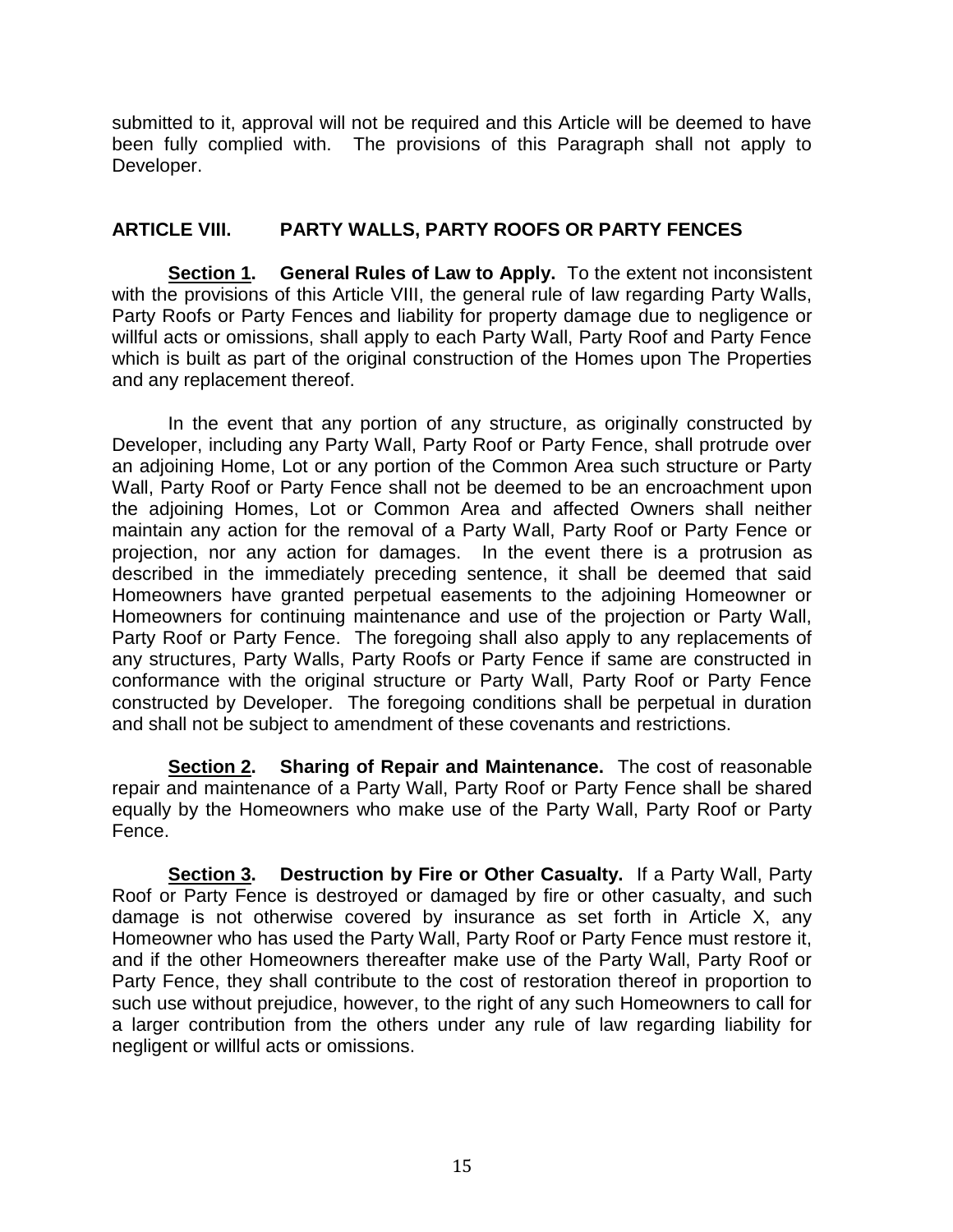**Section 4. Weatherproofing.** Notwithstanding any other provisions of this Article, a Homeowner who by his negligent or willful act causes the Party Wall, Party Roof or Party Fence to be exposed to the elements, shall bear the whole cost of furnishing the necessary protection against such elements.

**Section 5. Right to Contribution Runs with Land.** The right of any Homeowner to contribution from any other Homeowner under this Article shall be appurtenant to the land and shall pass to such Homeowner's successors in title.

**Section 6. Arbitration.** In the event of any dispute arising concerning a Party Wall, Party Roof or Party Fence, or under the provisions of this Article, each party shall choose one arbitrator from the American Arbitration Association, and such arbitrator shall choose one additional arbitrator, and the decision shall be made by a majority vote of all the arbitrators. The decision of the arbitrators shall be binding and conclusive upon the parties. The cost of such arbitration shall be shared by both parties. However, any party to the dispute shall thereafter have the right to institute any action or proceeding, at law or equity, which he deems necessary or desirable to appeal this decision.

## **ARTICLE IX. EXTERIOR MAINTENANCE**

**Section 1. Exterior Maintenance.** The Association will be responsible for the maintenance, repair and replacement of all facilities owned by the Association; maintenance, repair and replacement of the roadways and guest parking areas located in the Common Area; maintenance, repair and replacement of the Underground Utilities; snow removal of the roadways and guest parking areas located in the Common Area and refuse removal if not provided by the Town of Greenburgh, other municipal agency or the individual responsibility of each Home Owner.

Each Homeowner will be solely responsible for the maintenance, repair and replacement of the roof of the Homeowner's home, maintenance, repair and replacement of all interior and exterior portions of the homeowner's home; landscape maintenance of the owner's lot and snow removal, repair maintenance and replacement of all driveways and walks located within the Homeowner's lot or for the Homeowner's exclusive use.

**Section 2. Disrepair of Lots.** In the event the Homeowner of any Home in The Properties shall fail to maintain the premises and the improvements situated thereon in a manner satisfactory to the Board of Directors of the Association, including but not limited to the situation where such maintenance, repair and replacement functions are not otherwise directed by the provisions of this Declaration to be performed by the Association, upon direction of the Board of Directors, it shall have the right, through its agents and employees to enter upon the Lot upon which said Home is located and to repair, maintain and restore the Lot and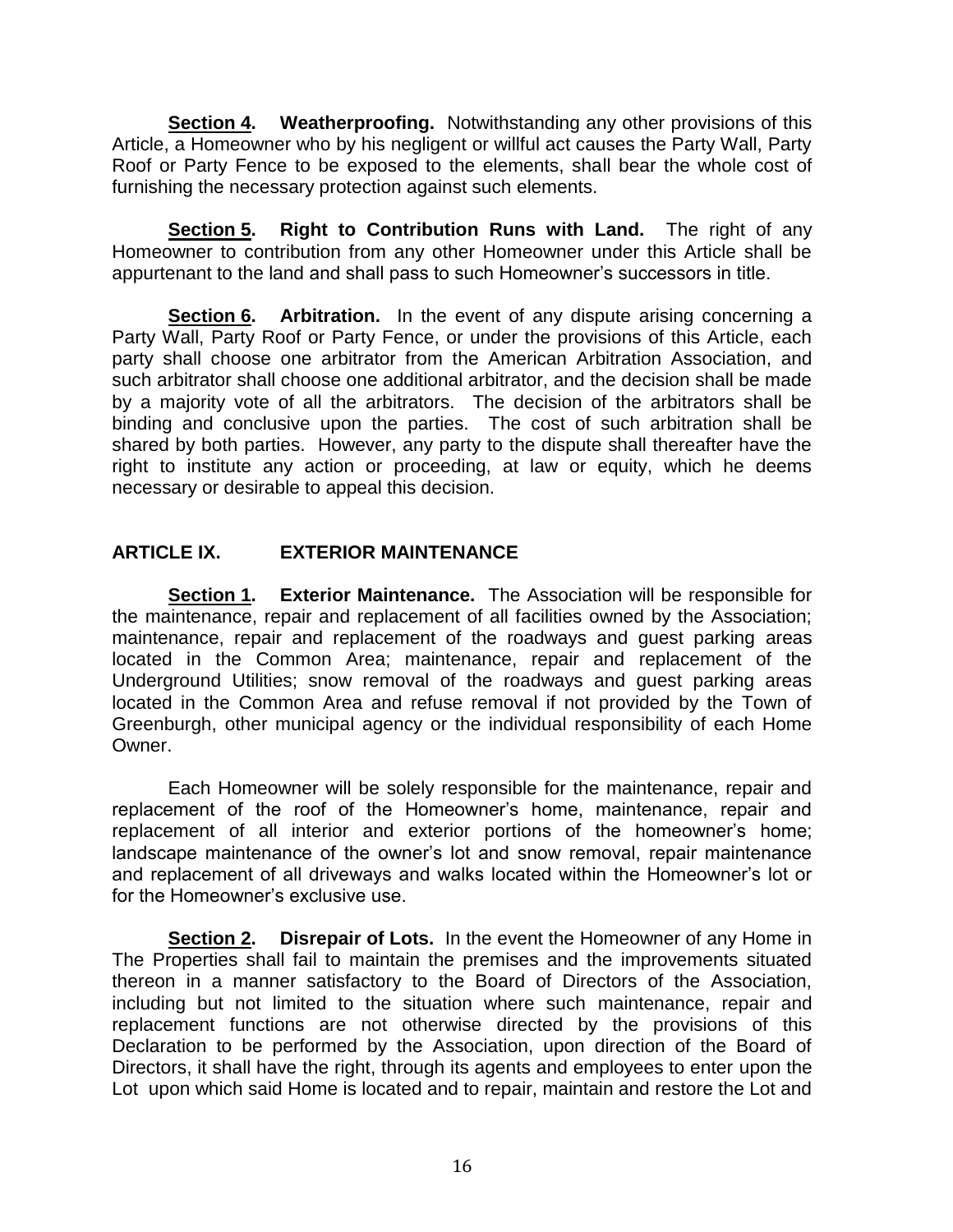the Home and any other improvements erected thereon or to take whatever legal action it may deem necessary. The cost of such maintenance, repair and replacement shall be added to and become part of the assessments to which such Home is subject.

## **ARTICLE X. INSURANCE**

**Section 1. Common Areas/Master Policy.** (a) The Board shall be required to obtain and maintain, to the extent obtainable and to the extent determined by the Board to be appropriate, the following insurance: (i) fire insurance with all risk extended coverage, vandalism and malicious mischief endorsements, insuring the insurable parties of the Common Areas, together with all service machinery contained therein and covering the interests of the Association, the Board and all Members, as their respective interests my appear, in an amount equal to the full replacement value of all Common Areas and appurtenances thereto (exclusive of any foundation and footings, if any), without deduction for depreciation; (ii) workers' compensation and New York State disability benefits insurance for any employees; (iii) fidelity insurance covering all officers, Board members, directors and employees of the Association and of the managing agent or agents who handle funds of the Association; (iv) directors' and officers' errors and omissions insurance; and (v) such other insurance as the Board may determine. The premiums for all insurance referred to above and for the liability insurance referred to below shall be a Common Expense and shall be borne equally by the Members.

(b) The Board shall also be required to obtain and maintain, to the extent obtainable, comprehensive general liability insurance against claims for personal injury, death or property damage occurring upon, in or about the Common Areas and in such limits as the Board may from time to time determine, covering (i) the Board, any managing agent appointed by the Board, each Board member and each Association Member and any lessee, occupant and family member. The Board shall also be required to obtain and maintain, on behalf of the Board, fidelity insurance covering the Board, the Managing Agent, if any, each Board member and each officer of the Association and each employee of the Association employed as such.

(c) Members shall not be prohibited from carrying other insurance for their own benefit, at their own expense, and the Board shall not be prohibited from carrying additional insurance, provided that any such policies shall contain waivers of subrogation, and further provided that the liability of the carriers issuing insurance obtained by the Board shall not be affected or diminished by reason of any such additional insurance carried by any Member.

(d) The Board of Directors shall have the discretion of placing a Master Policy on all Homes located on the premises in lieu of each Homeowner securing their own. In such event the cost of such insurance shall be a Common Expense.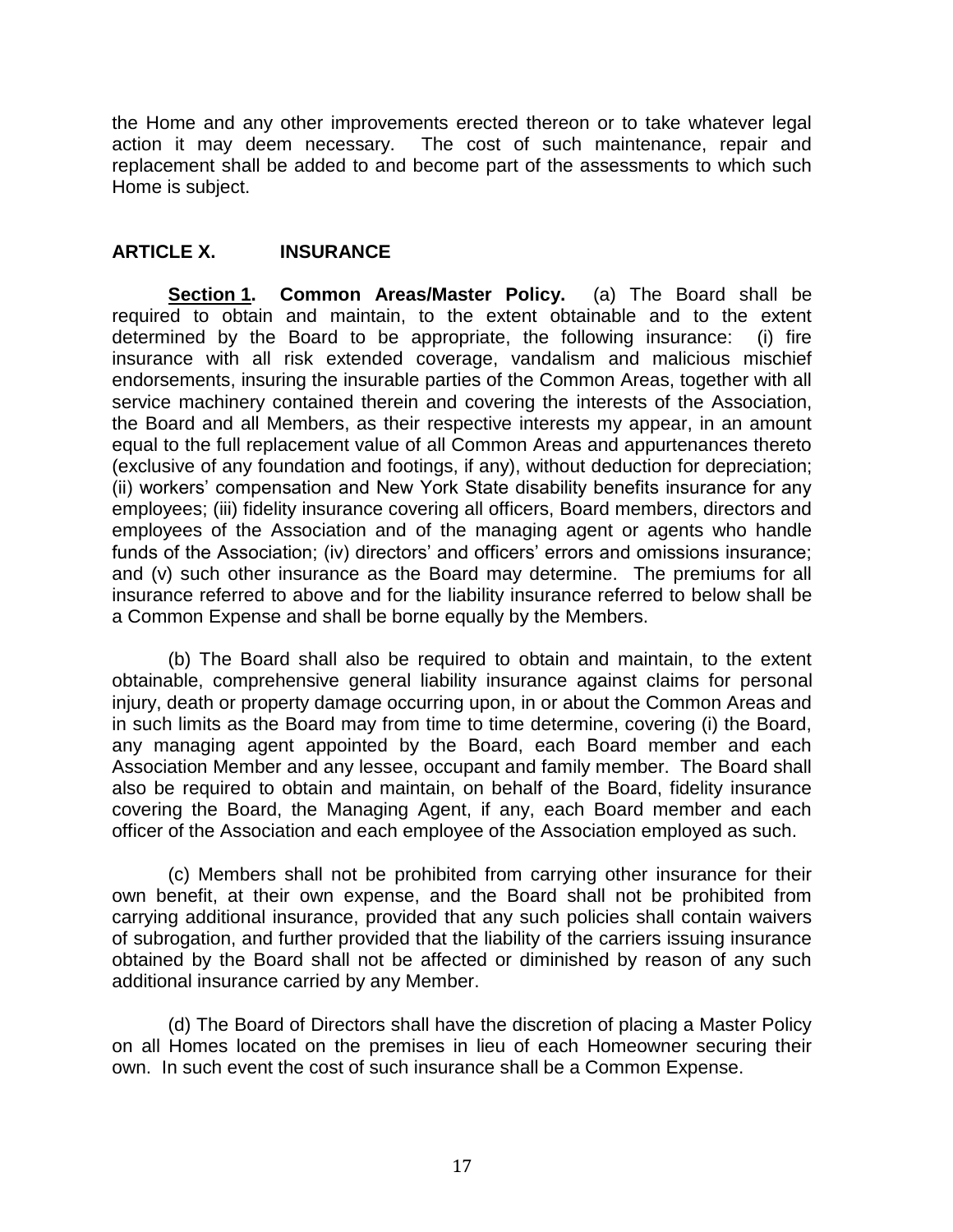**Section 2. Insurance Policies to be Carried by the Members.** In the event the Board of Directors does not secure a Master Policy then each Member shall be required to maintain the following insurance:

(a) Each Member will be required to maintain an "All Risk" property policy on his or her Home, with an insurance company acceptable to the homeowners Association in an amount equal to full replacement value of the Home (exclusive of any foundation and footing) without deducting for depreciation, which policy shall contain if available (i) waivers of subrogation of any defense based upon coinsurance or other insurance or invalidity arising out of acts of the insured or a pro rata reduction of liability; (ii) shall name the Board of Directors or Association as an additional insured and (iii) a provision that such policy may not be either cancelled or substantially modified except upon at least thirty (30) days prior written notice to all of the insured including the Association. Copies of these policies must be maintained with the Managing Agent, if any, or by the Board and shall be sent with proof of payment of the premiums at least thirty (30) days prior to the expiration of then current policies. Any repair or reconstruction of the exterior of any Home must be performed in a good and workmanlike manner and shall conform as nearly as possible to the original plans and specifications. The plans and specifications for repair or reconstruction to the exterior of any Home must be submitted to and approved in writing by the Board.

(b) Each Member will be required to maintain an individual liability policy with an insurance company acceptable to the Homeowners Association covering occurrences on his or her Home, including the Home constructed thereon. The policy must provide for coverage of the first \$300,000 of any judgement (or the first \$300,000 of a settlement in lieu of judgment) recovered against the Association as a result of an occurrence on the Owner's Home or such other amount as the Board shall from time to time determine and must name the Association and the Managing Agent, if any as additional insured. Such policy shall also provide medical payments coverage in the amount of \$2,000. Additionally, if available without special premium the policy shall contain (i) waivers of subrogation of any defense based upon coinsurance or other insurance or invalidity arising out of acts of the insured or a pro rata reduction of liability and (ii) a provision that such policy may not be either cancelled or substantially modified except upon at least thirty (30) days' prior written notice to all of the insured including the Association. Copies of these policies must be maintained with the Managing Agent, if any, or by the Board and shall be sent with proof of payment of the premiums at least thirty (30) days prior to the expiration of then current policies. Each such policy must provide for at least thirty (30) days written notice to the Managing Agent and the Board before the policy may be cancelled.

(c) If the insurance provided under this Section has not otherwise been adequately obtained by each Homeowner, as determined by the Board of Directors, then the Board may obtain such insurance coverage. Such insurance shall be sufficient to cover the full replacement cost or necessary repair or reconstruction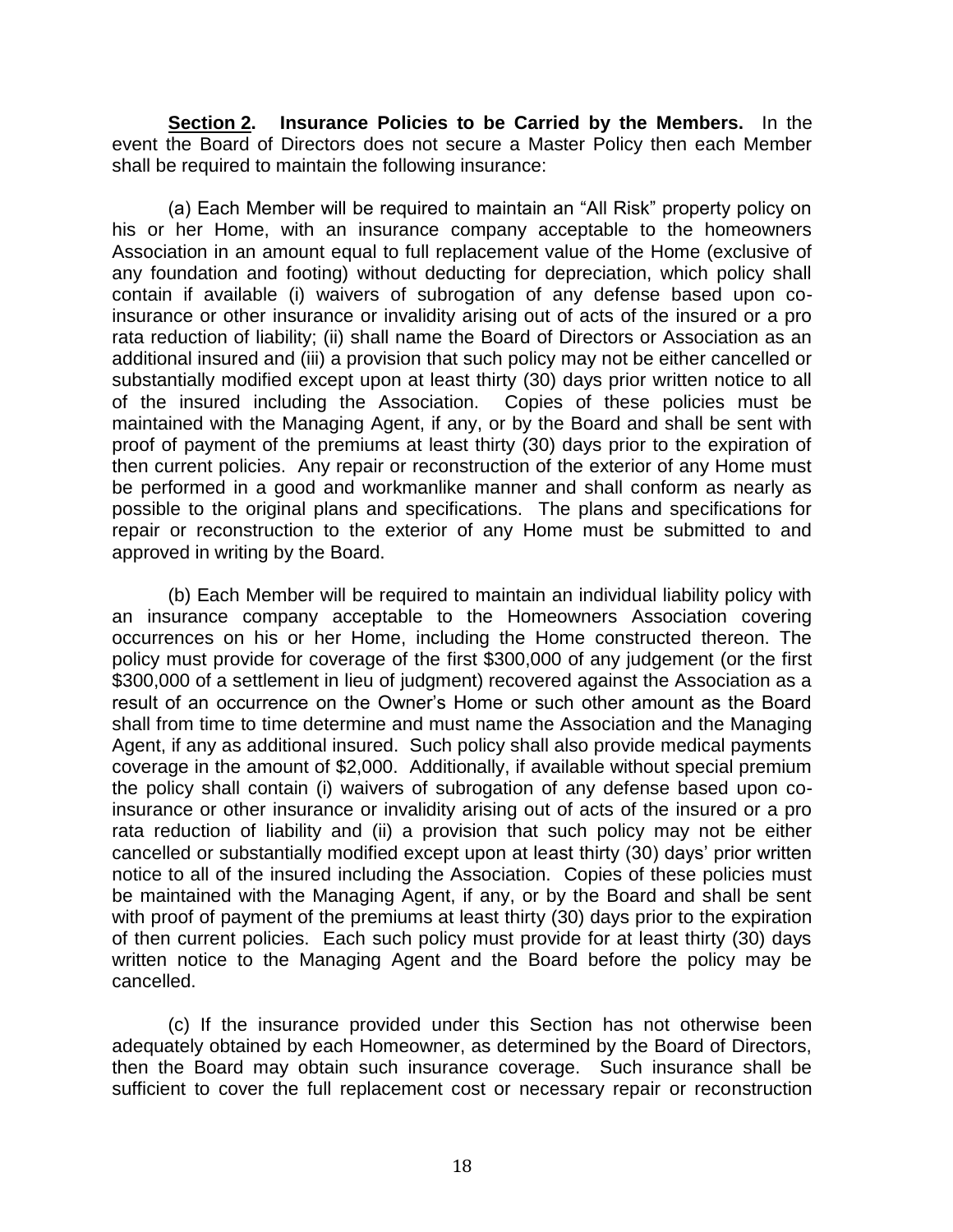work. The purpose of such insurance will be to protect, preserve and provide for the continued maintenance and support of separately owned Homes which shall include common Party Walls, connected exterior roofs and other parts of the overall structure. Insurance obtained by the Board of Directors shall be written in the name of the Association as Trustee for the benefit of each Homeowner. Premiums for insurance obtained by the Board of Directors, as provided hereinabove, shall not be a part of the Association Common Expense but shall be an individual assessment payable in accordance with the provisions of Article VI of this Declaration.

**Section 3. Repair or Reconstruction after Fire or Other Casualty.** (a) Common Area. In the event that the Common Area or any part thereof is damaged or destroyed by fire or other casualty the Board will arrange for the prompt repair and restoration thereof and the Board, or the Insurance Trustee, as the case may be, shall disburse the proceeds of all insurance policies to the contractors engaged in such repair and restoration in appropriate progress payments. If the insurance proceeds are less than sufficient to cover, or exceed, the cost of repairs and restoration, the deficit or surplus, as the case may be, will be borne equally by all Homeowners as a Common Expense or shared equally by all Homeowners, except that the amount of any surplus payable to any Member pursuant to this Section 3 shall be lessened by the amount of any unpaid Common Area Common Expense against such Homeowner.

(b) Homeowner. If no cleanup, repair or rebuilding of a Home has been contracted for, or otherwise substantially started by the Homeowner, with the cooperation of the Board of Directors within thirty (30) days of the receipt of the insurance proceeds, the Board of Directors shall have the right but not the obligation to initiate the clean up, repair or rebuilding of the damaged or destroyed portions of the structure and/or exterior of the Home, in a good and workmanlike manner in conformance with the original plans and specifications. The Board of Directors may advertise for sealed bids from any licensed contractors and may then negotiate with said contractors. The contractor or contractors selected to perform the work shall provide full performance and payment bonds for such repair or rebuilding. In the event the insurance proceeds are insufficient to fully pay the costs of repairing and/or rebuilding the damaged or destroyed portions in a good and workmanlike manner, the Board of Directors may levy a special assessment against the Homeowner in whatever amount sufficient to make up the deficiency. Until such time as the special assessment is paid, the Board of Directors may borrow funds or impose a special Common Expense against the Association Homeowners to pay for such reconstruction and cleanup. The cost of such borrowing including interest, legal fees, etc., shall be paid by the Homeowner. If the insurance proceeds exceed the cost of repairing and/or rebuilding, such excess shall be paid over to the respective Homeowner and/or Homeowner's mortgagee in such portions as shall be independently determined by those parties. The Board of Directors shall have the right to enter in and on the Homeowners Lot or Home to effectuate necessary repairs.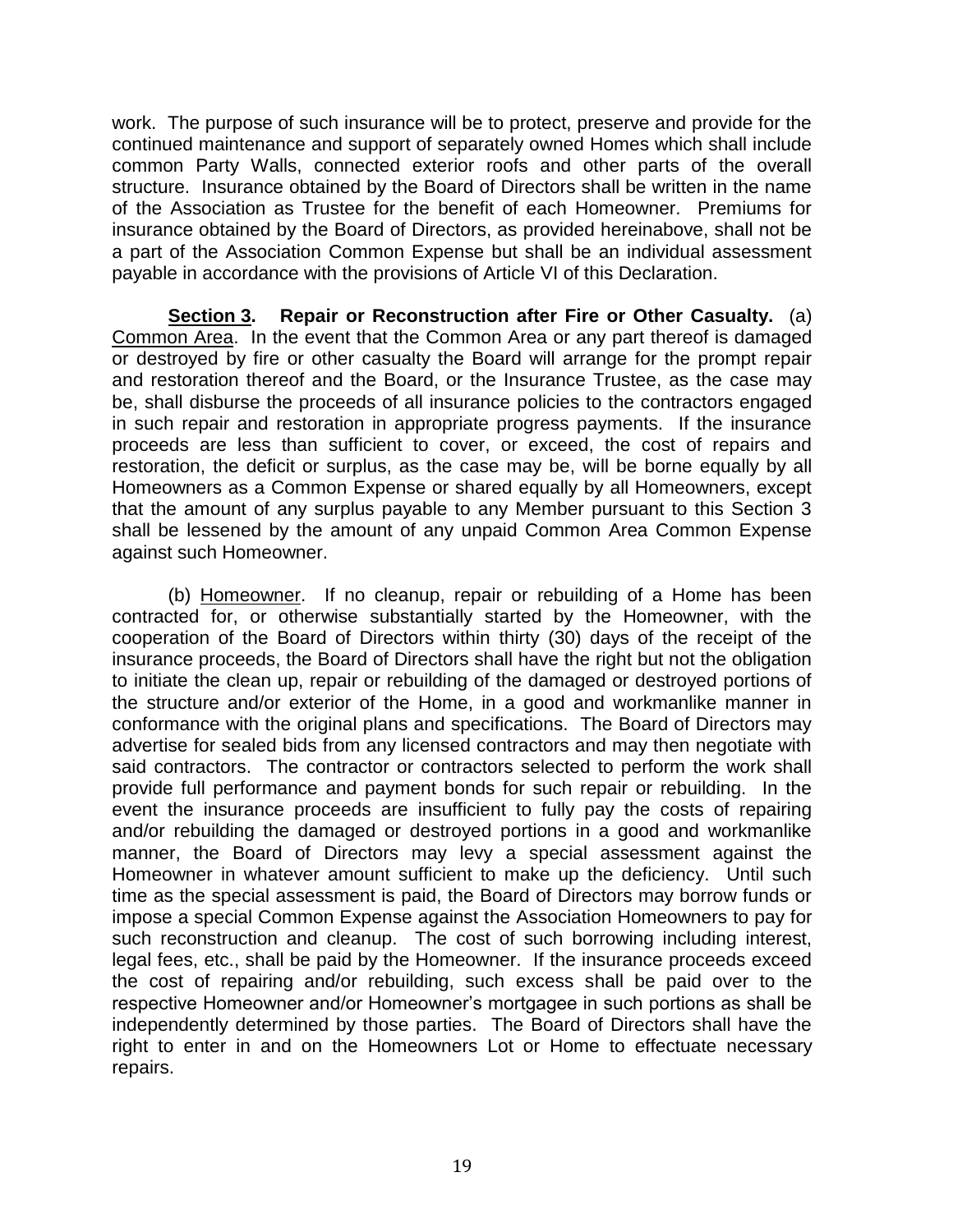#### **ARTICLE XI. USE OF PROPERTY**

The use of a Home by a Member or other occupant shall be subject to the rules, regulations and provisions of this Declaration, the By-Laws and any rules and regulations of the Association as they may be added to or promulgated by the Board of Directors and the following covenants and restrictions:

(a) The Home and area restricted to the Member's use shall be maintained in good repair and **overall appearance.** 

(b) Any Member who mortgages or sells his Home shall immediately notify the Board of Directors providing the name and address of his mortgagee or new Homeowner.

(c) The Board of Directors shall, at the request of the mortgagee of the Home, report any delinquent assessments due from the Owner of such Home.

(d) No nuisances shall be allowed upon The Properties nor shall any use or practice be allowed which is a source of annoyance to residents or which interferes with the peaceful possession and proper use of the property by its residents.

(e) No improper, offensive or unlawful use shall be made of The Properties nor any part thereof, and all valid laws, zoning ordinances, the regulations of all governmental bodies having jurisdiction thereof, shall be observed.

(f) Regulations promulgated by the Board of Directors concerning the use of The Properties shall be observed by the Members.

(g) The Common Expenses shall be paid when due.

(h) All dogs, cats, and other pets must be leashed and shall not be permitted to run loose. Homeowners shall be responsible for picking up and disposing of their pet's waste and for any damage caused by their pets to The Properties. No cages or "runs" shall be constructed on a Lot or the Common Areas.

(i) No resident of the Community shall post any signs, advertisements or posters of any kind including "for sale" or "for rent" signs in or on The Properties, except as authorized and approved by the Board of Directors.

(j) No fence or gate shall be erected on The Properties without adhering to the architectural standard developed by the Board of Directors or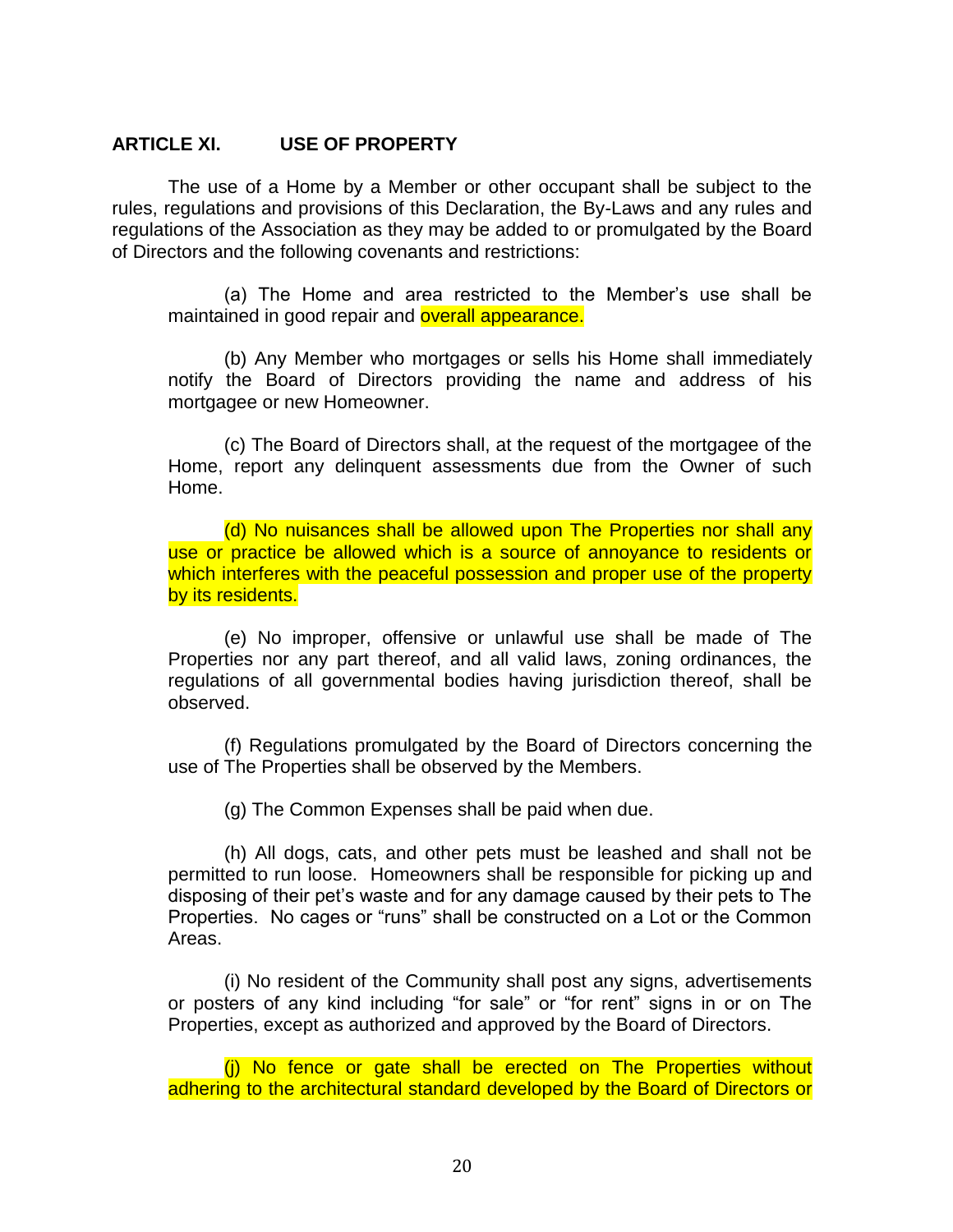the Architectural Committee, other than as provided in the original construction by the Developer.

(k) No television or radio antenna or any other type of receiving or transmitting antenna or structure including a satellite dish shall be erected on the exterior of a Home or on any Lot or the Common Area.

(l) No Homeowner shall move, remove, add or otherwise change the landscaping on the Common Area or on his Lot without the consent of the Board of Directors or any Architectural Committee.

(m) No Home Owner shall paint the exterior surfaces of windows, exterior façade of the Home, walls or doors opening out of his Home without the consent of the Board of Directors or any Architectural Committee.

(n) No person shall park an automobile, boat, trailer, off-track vehicle, camper, bus, truck, snowmobile or other commercial or recreational vehicle (collectively "Vehicles") or otherwise obstruct any resident's use of ingress or egress to any driveway, garage or parking space nor may any Vehicle be parked on the Common Areas except in designated parking areas. The driveway in front of each garage is restricted in use to the owner of the Home in which such garage is located.

(o) No repair of a Vehicle as referred in (n) above shall be made in any of the roadways, driveways or parking areas of the Development, nor shall such areas be used for storage or overnight parking of any Vehicle as referred to in (n) above, except for a Members automobile, without the written permission of the Board.

(p) No Home Owner shall install or permit to be installed any window mounted, or through the wall mounted air conditioning unit in his Home.

(q) No person shall be permitted to use any Recreational Facilities of the Association except in accordance with the rules and regulations established by the Association's Board of Directors.

(r) No Home Owner shall make or permit any disturbing noises in any building or do or permit anything to be done therein, which will interfere with the rights, comforts or conveniences of other Homeowners.

(s) The Common Area shall not be obstructed, littered, defaced or misused in any manner.

(t) No interior alterations to a Home are permitted which would impair the structural soundness of any Party Walls, reduce the levels of fire safety in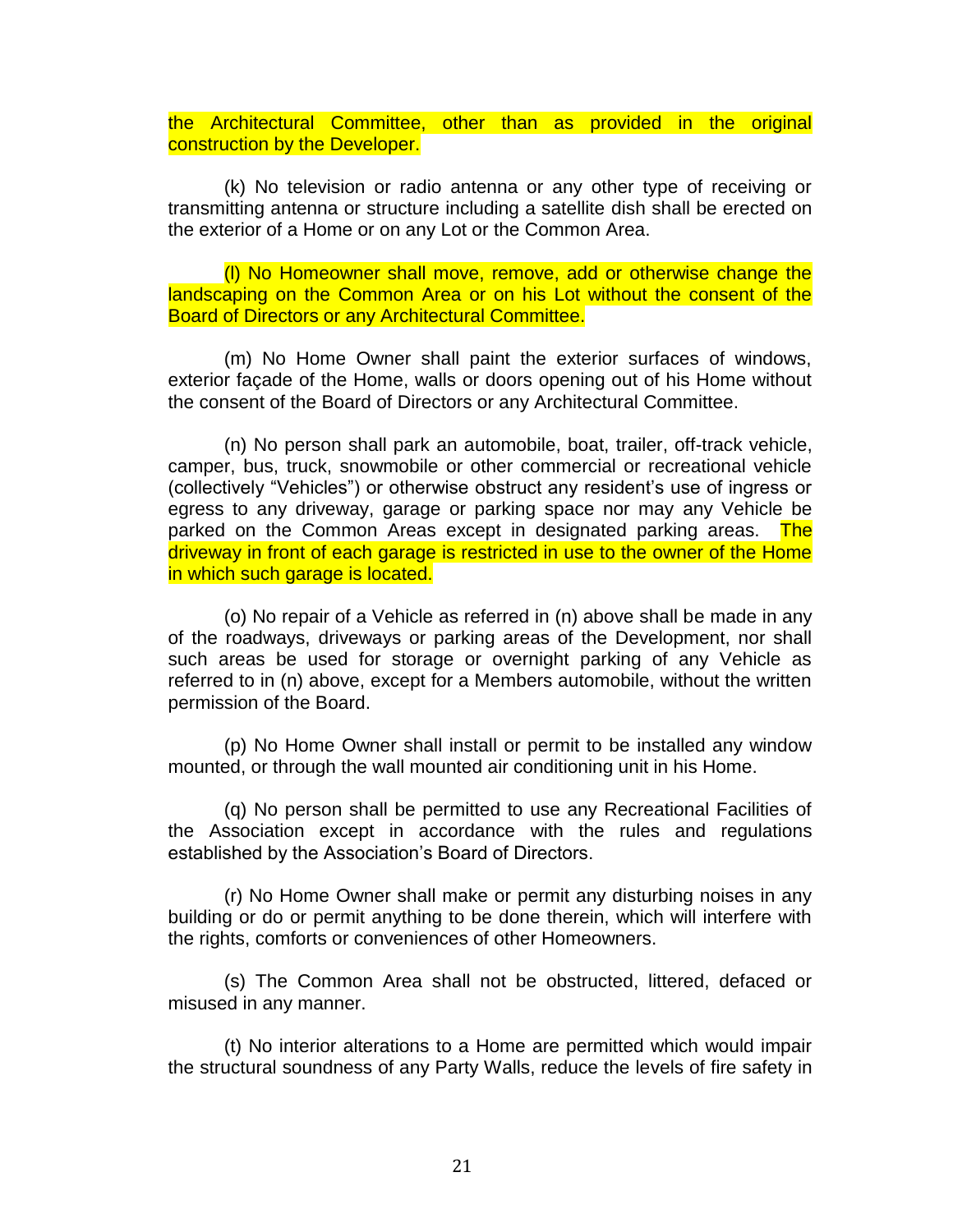neighboring Homes, or diminish the heat and sound insulation between Homes.

(u) It is prohibited to hang garments, rugs, etc., or to string clothes lines on any portion of the Home, Lot, or Common Area.

(v) No Homeowner may install a storm door on his Home other than a style, color and make approved by the Board of Directors.

(w) Every Member shall be liable for any and all damage to the Common Area and the property of the Association, which shall be caused by said Member, its permitted lessees and occupants of Homes, their respective family members and guests and such other person for whose conduct the Member is legally responsible.

(x) No Homeowner, lessee or occupant of a Home shall change or alter any garage door opener frequency code.

(y) No alcoholic beverages may be sold in any of the Units or in the Recreational Facilities.

(z) Each Member, Home Owner and their permitted lessees and occupants of the Home shall be solely responsible to maintain and keep in good repair the driveway and any walkways located within each lot or for the exclusive use of each Member, Home Owner or permitted lessee and occupant.

(aa) Each Member, Home Owner and their permitted lessees and occupants of the Home shall be solely responsible to maintain the lawn and landscape located within their lot or for their exclusive use and to maintain the lawn and landscape in a neat, well kept and harmonious condition and overall appearance.

(bb) Each Member, Home Owner and their permitted lessees and occupants shall be solely responsible to repair, maintain and replace the roof of their Home and to keep the roof in a good, well kept condition.

(cc) Nothing shall be done or kept on the Association Property which will increase the rate of insurance of the Common Areas or contents thereof without the prior written consent of the Board. No Member shall permit anything to be done or kept on The Properties which will result in the cancellation of insurance on the Common Areas or which would be in violation of any law.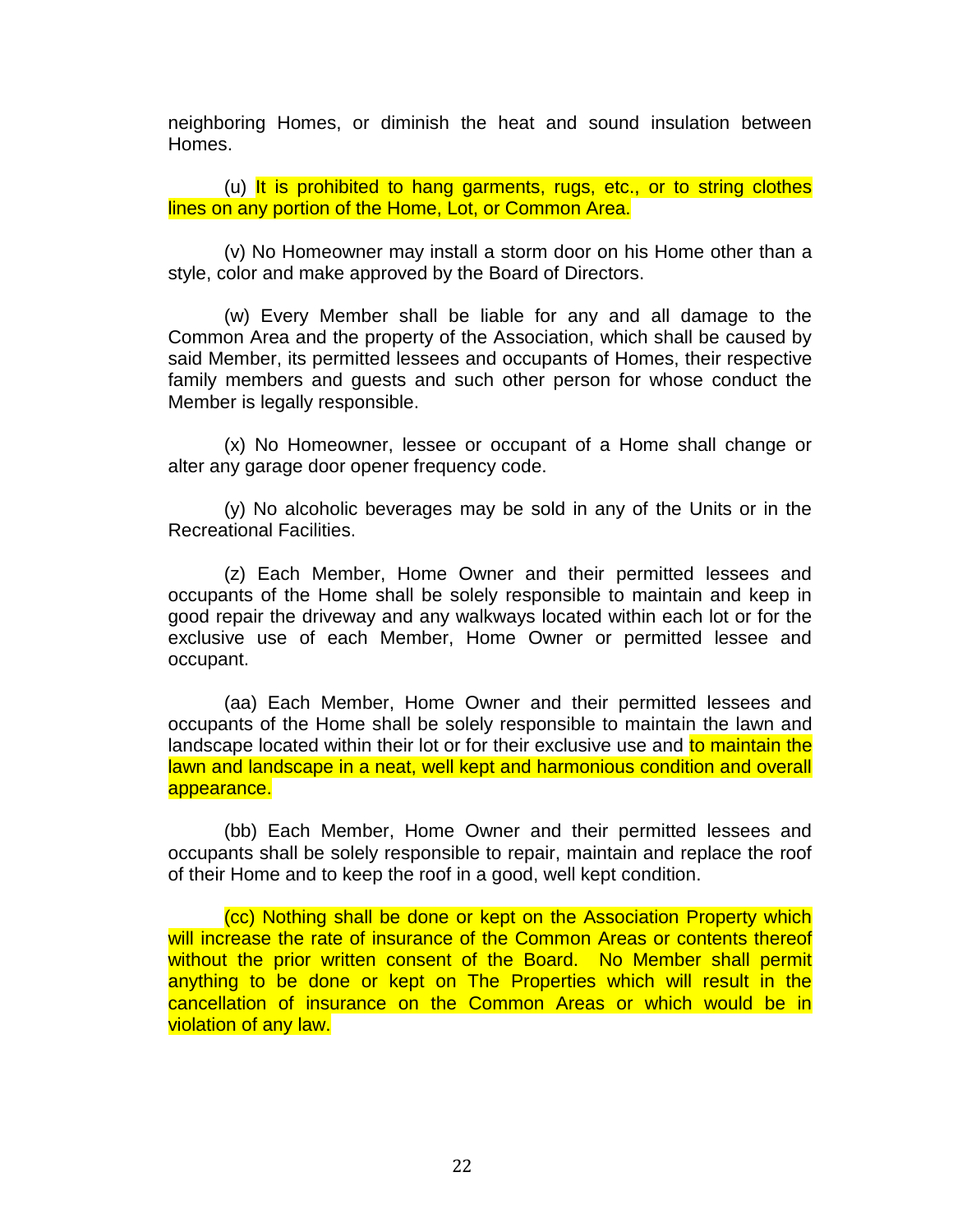(dd) No Members shall conduct any group tour or exhibition of all or any portion of the Common Area without the prior consent of the Board or the Managing Agent.

(ee) Developer shall have the right to display signs for promotional, sales, exhibit and administrative purposes upon any portion of the Common Areas or upon any Unsold Home until the last Unsold Home within The Properties is sold and conveyed. Developer shall have the right, the foregoing notwithstanding, to place permanent signs on Homes of its choice, at sites chosen by Developer. Developer shall also have the right to install fencing and walls on the Homes at perimeter sites chosen by Developer. No Homeowner (other than Developer) or tenant or other person on the premises shall remove, alter, change, interfere with or tamper with, in any way, said signs, walls or fences, which shall be maintained in good condition by the Association and its Board of Directors. The cost of such maintenance shall be treated as a Common Expense.

(ff) The Board shall have the power to make such rules and regulations as may be necessary to carry out the intent of these use restrictions, and shall have the right to bring lawsuits to enforce the rules and regulations promulgated by it. The Board shall further have the right to levy fines for violations of such regulations or the provisions of this Declaration or the By-Laws. For each day a violation continues after notice it may be considered a separate violation. Any fine so levied shall be considered as a Common Expense levied against a particular Homeowner involved, and collection may be enforced by the Board in the same manner as the Board is entitled to enforce collection of other assessments. Fines may be levied against a Homeowner's tenant, and the Homeowner shall be jointly and severally liable with his tenant for the payment of same. In the event the Association institutes legal action for the collection of any fines, then the Defendant shall be responsible for payment of reasonable attorney's fees of the Association plus interest and costs of suit.

The foregoing provisions shall not apply to Developer unless required: (a) to comply with applicable municipal laws or regulations, or (b) to remedy any notice of violation.

### **XII. LEASING RESTRICTIONS**

**Section 1. Leasing Requirements.** Except as noted in Sections 3 and 4, every lease on every Home in the Development is subject to the following rules and regulations, regardless of whether stated in the lease: (a) the lease must be in writing; (b) the least must be for the entire Home; (c) the lease must be for a minimum period of not less than twelve (12) months. Renewals can be longer, but not less than twelve (12) months; (d) the use of the premises is subject to the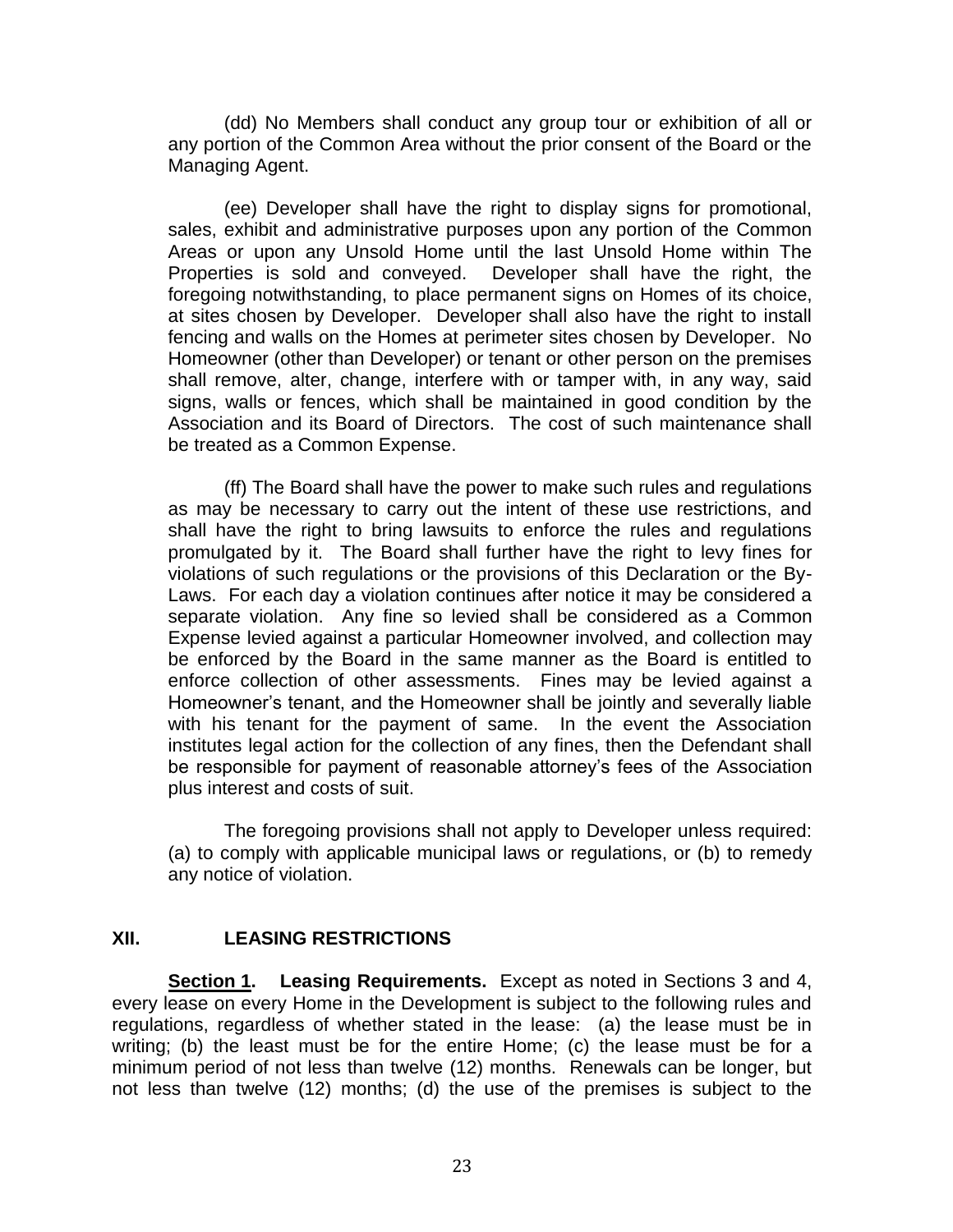Declaration, the By-Laws and the rules and regulations of the Development; (e) within thirty (30) days of occupancy by the tenant, the name and telephone number of the tenant, together with a clear and complete copy of the lease, must be furnished to the Managing Agent or if no Managing Agent to an officer or director of the Association; (f) the Home cannot be used as a motel or hotel or otherwise for transient tenants; (g) if any Homeowner (landlord) or tenant is in violation of any of the provisions of the Declaration or By-Laws, or both, including any rules and regulations, the Association may bring an action in its own name or in the name of the Homeowner, or both, to have the tenant evicted or to recover damages, or both. If the court finds that the tenant is or has violated any of the provisions of the Declaration, the By-Laws of the Association or the rules and regulations, the court may find the tenant guilty of forcible detainer despite the facts that the homeowner is not a party to the action and/or that the tenant is not otherwise in violation of tenant's lease or other rental agreements with the Homeowner. For purposes of granting the forcible detainer against the tenant, the court may consider the Homeowner a person in whose name a contract (the lease or rental agreement) was made for the benefit of another (the Association). The remedy provided by this subsection is not excusive and is in addition to any other remedy or remedies available to the Association. If permitted by present or future law, the Association may recover all of its costs, including court costs and reasonable attorney's fees, and these costs shall be a continuing lien on the Home that shall bind the home in the hands of the then Homeowner and the Homeowner's successors and assigns. The Association shall give the tenant and the Homeowner written notice of the nature of the violation of the rules, and thirty (30) days from the mailing of the notice in which to cure the violation before the Association may file for eviction.

**Section 2. Tenant Bound by Declaration.** By becoming a tenant, each tenant agrees to be bound by the Declaration, By-Laws and the other rules and regulations of the Association, and recognizes and accepts the right and the power of the Association to evict the tenant for any violation by the tenant of the Declaration, the By-Laws and the other rules and regulations of the Association.

**Section 3. Lenders.** To protect first mortgage lenders and to encourage first mortgage lenders to make loans on Homes in the Development, only subsection (d) and (e) of Section 1 of this Article XII shall apply to a first mortgage lender who has title to the Home through (a) foreclosure of its first mortgage on the Home; or (b) a deed in lieu of foreclosure of its first mortgage on the Home. Any subsequent purchaser from the first mortgage lender is subject to all the terms of Article XII.

**Section 4. Developer.** The terms of this Article XII shall not be applicable to the Developer.

# **ARTICLE XIII. DEVELOPER'S RIGHT TO CHANGE SITE PLAN**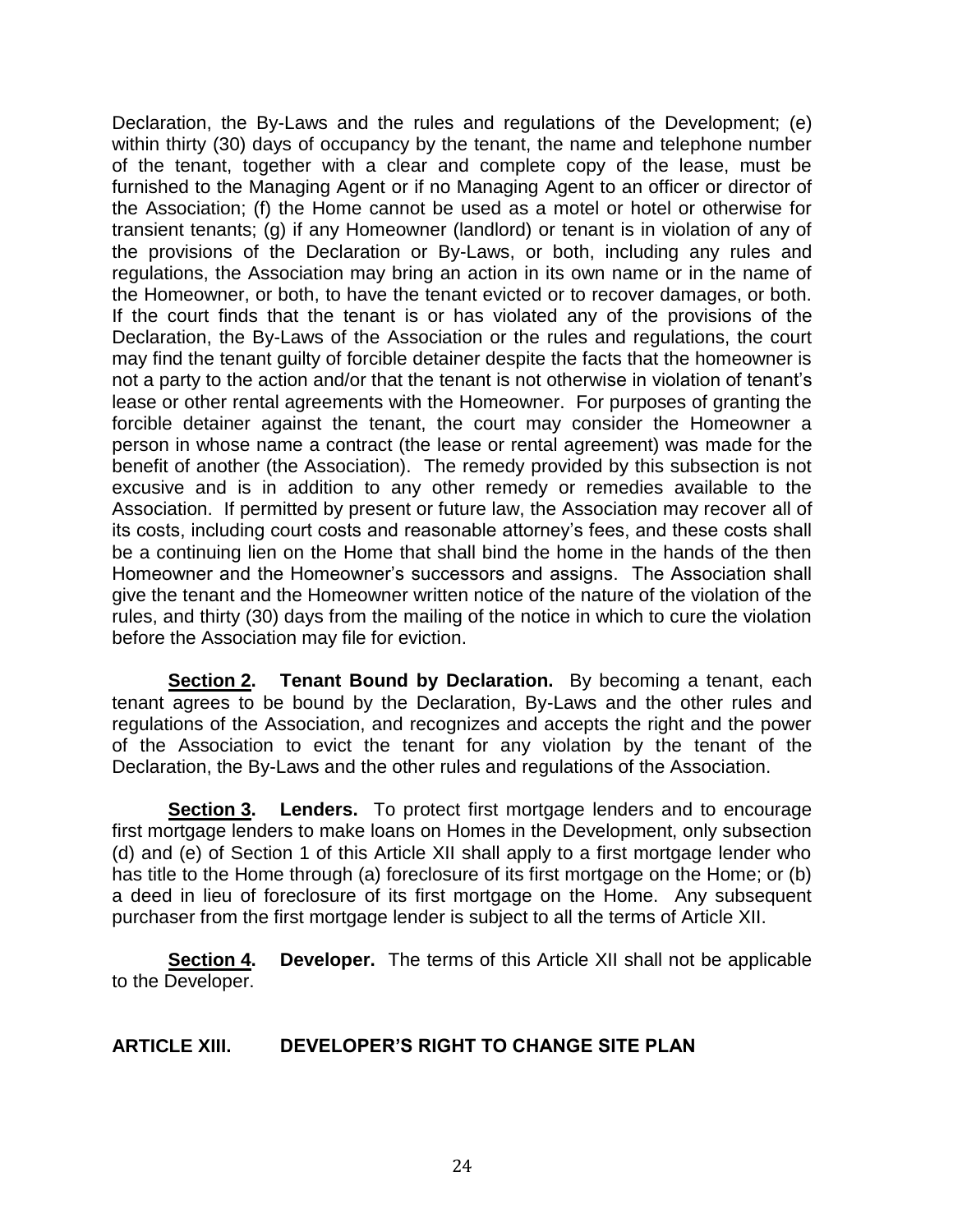**Section 1. Right to Change Site Plan.** Developer reserves the right to make minor revisions of boundary lines and road lines from those shown on the site plan in order to preserve the natural topography of all or any portion of The Properties and to adjust the size of the Lots to accommodate the improvements on all or any portion of The Properties now or hereafter constructed. The rights reserved to Developer hereunder shall include, but not be limited to, the right (i) of a reversion of title to insubstantial portions of the Common Areas to be conveyed to the Association for the purpose of adding such portions to one or more of the Lots; (ii) to change in an insubstantial manner, the location of Lots not yet conveyed by Declarant and the Common Areas and any Recreational Facilities and the location of the improvements thereon; and (iii) to change in an insubstantial manner, the location of a road or roads.

**Section 2. Procedure to Change Site Plan.** The Association hereby consents (and the deeds conveying the Common Areas to the Association shall similarly provide) that the Site Plan may be amended to effectuate any of the provisions contained in Section 1 above, without any further covenants and that the Association will, if requested, execute, acknowledge and deliver, without charge, a deed or deeds reconveying to Developer or to an Owner any land theretofore conveyed to the Association, so that a revision or correction deed or deeds conforming to an amended site plan may be delivered. The deeds conveying the Homes to Homeowners may also provide that the site plan may be amended accordingly for the above purposes without any consent on their part being required, and that the acceptance of a deed shall be deemed a consent to such future amendment or amendments of the site plan, and that such Homeowners covenant that they will, nevertheless, if requested, execute, acknowledge and deliver, without charge, any written consent to such amendment or amendments of the site plan and further, if requested, execute, acknowledge and deliver without charge, a deed or deeds reconveying to Developer or the Association any land theretofore conveyed to the Homeowner so that a revision or correction deed or deeds conforming to an amended site plan may be delivered. Irrespective of the foregoing, the recording by or on behalf of Developer of an amended site plan to delineate any or all of the changes provided for in this Article XIII shall be deemed a modification of any prior instruments whereby Developer conveyed title to any or all of the Common Areas to the Association.

The provisions of Article XIII, Sections 1 and 2 may not be amended without the written consent of the Developer, its successors or assigns.

### **ARTICLE XIV. GENERAL PROVISIONS**

**Section 1. Beneficiaries of Easements, Rights and Privileges.** The easements, licenses, rights or privileges established, created and granted by this Declaration shall be for the benefit of and restricted solely to, the Developer, the Association and the Owners of Lots, Unsold Homes and Homes constructed on The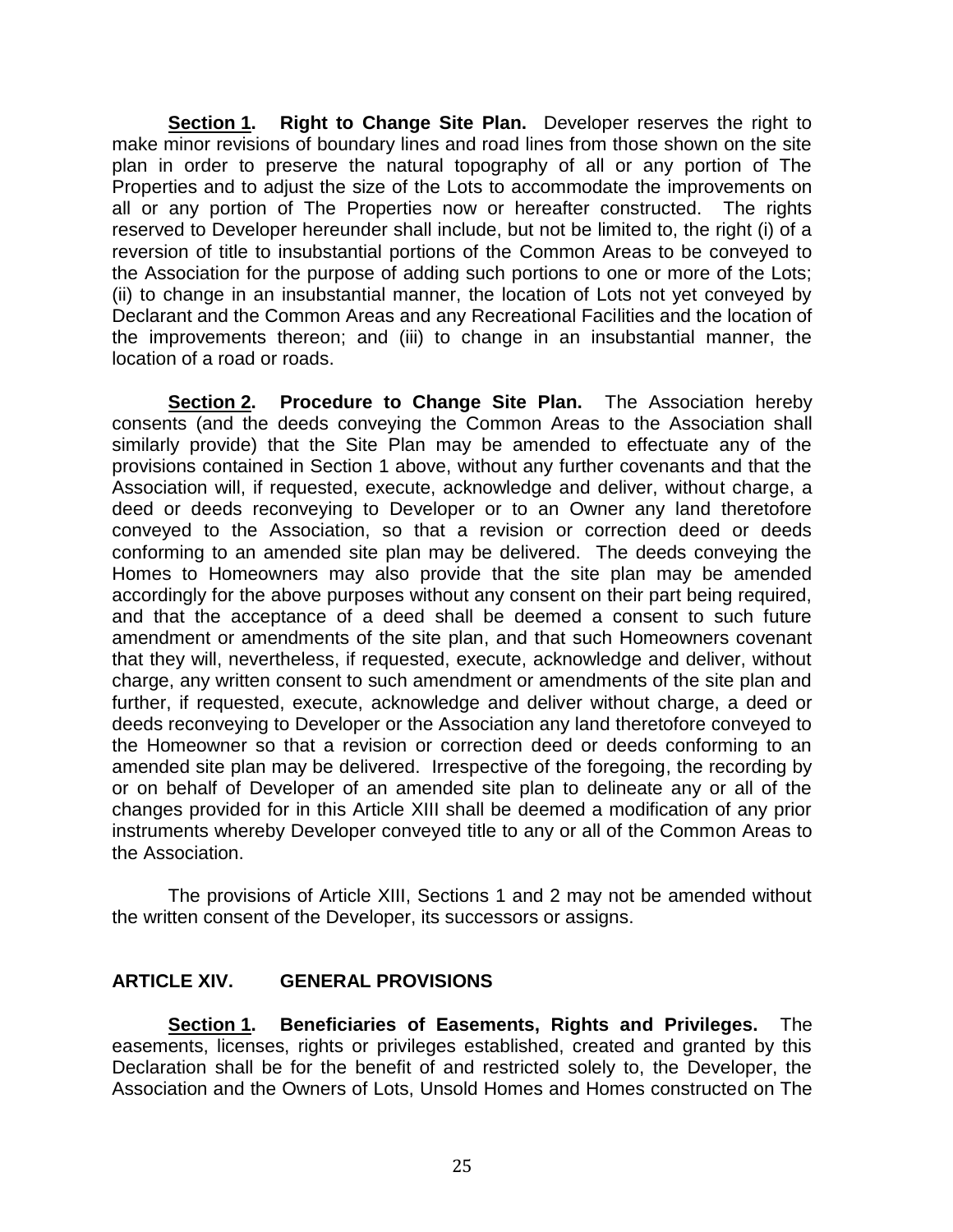Properties; and any Owner may also grant the benefit of such easement, license, right or privilege to his tenants and guests and their immediate families for the duration of their tenancies or visits, subject in the case of the Common Areas to the rules and regulations of the Board of Directors, but the same is not intended nor shall it be construed as creating any rights in or for the benefit of the general public.

**Section 2. Duration and Amendment.** The covenants and restrictions of this Declaration shall run with, and bind the land, and shall inure to the benefit of, and be enforceable by the Association, any Member, or the Owner of any land subject to this Declaration, their respective legal representatives, heirs, successors and assigns, until December 31, 2060, unless otherwise expressly limited herein, after which time, said covenants and restrictions shall be automatically extended for successive periods of ten (10) years, unless an instrument signed by sixty six and two thirds (66-2/3) of the Members, then subject to the Declaration, has been recorded, agreeing to change said covenants and restrictions in whole or in part. Notwithstanding the foregoing, the easements, licenses, rights and privileges established and created with respect to the Properties by Section 2 of Article V shall be perpetual, run with the land, and shall survive any destruction, reconstruction and relocation of the physical structure, unless said provision is abrogated by the unanimous written consent of all the Members.

Unless specifically prohibited or different requirements are provided herein, this Declaration may be amended by an instrument signed by Members holding not less than sixty-six and two-thirds (66 2/3) of then existing membership. Any amendment must be properly recorded to be effective.

Notwithstanding any provision contained herein to the contrary, no amendment, modification, addition or deletion of, to or from this Declaration, the By-Laws or any rules and regulations shall be effective in any way against Developer or its designee or any Unsold Home, as long as the Developer owns an Unsold Home on The Properties, unless Developer has given its prior written consent thereto.

Developer hereby reserves the right to amend, modify, add to or delete from this Declaration at any time without the requirement of obtaining the approval, consent or signature of the Board or any Members for the purpose of making any technical corrections or additions or any other changes that do not materially and adversely affect the Owners and their respective Permitted Mortgagees. Such amendment, modification, addition, or deletion of, to or from this Declaration, duly executed, in form for recording, shall be recorded by Declarant against the Property and theretofore subject to this Declaration.

**Section 3. Disposition of Assets Upon Dissolution of Association.** Upon dissolution of the Association, its real and personal assets, including the Common Areas, shall be dedicated to an appropriate public agency or utility to be devoted to purposes as nearly as practicable the same as those to which they were required to be devoted by the Association. In the event such dedication is refused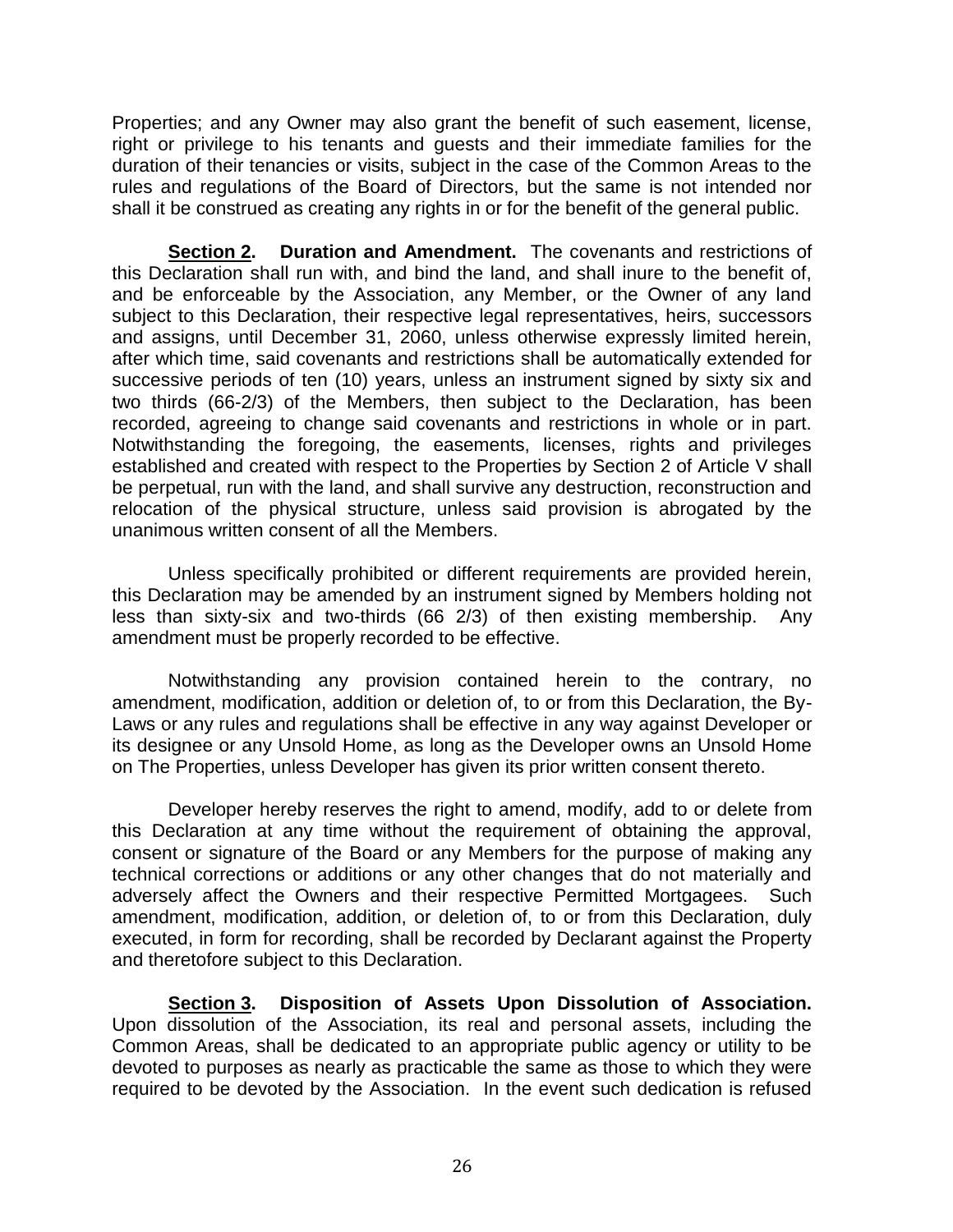acceptance, such assets shall be granted, conveyed and assigned to any non-profit corporation, association, trust or other organization to be devoted to purposes as nearly as practicable the same as those to which they were required to be devoted by the Association. No such disposition of the Association properties shall be effective to divest or diminish any right or title to any Member vested in him under the licenses, covenants and easements of this Declaration or under any subsequently recorded covenants, deeds or other documents applicable to the Properties, except as may be otherwise provided in this Declaration or said covenants, deeds or other documents, as the case may be, nor shall any other party under any such deeds, covenants or other documents be deprived of any rights thereunder on account of such disposition.

**Section 4. Notices.** Any notice required to be sent to any Member or Homeowner under the provisions of this Declaration shall be deemed to have been properly sent when mailed, by certified mail return receipt requested, postpaid, to the last known address of the person who appears as Member or Homeowner on the records of the Association at the time of such mailing.

**Section 5. Administration.** The administration of the Association shall be in accordance with the provisions of the Association By-Laws which are made a part of this Declaration and attached hereto as Exhibit "B".

**Section 6. Severability.** Invalidation of any of the covenants, limitations or provisions of this Declaration by judgment or court order shall in no way affect any of the remaining provisions hereof and the same shall continue in full force and effect.

**Section 7. Lease of Common Area.** In the event the Association intends to lease any portion of the common area, the lease must first be submitted for approval to the office of the Town Attorney and the Planning Board of the Town of Greenburgh for the purpose of their examination of the relationship of the lease to the Association with regard to rights of use and access by the Home Owner in and to the common area.

### **Section 8. Town of Greenburgh Emergency Maintenance Rights.**

(a) In the event that the Association or any successor organization, shall at any time after establishment of the planned unit development fail to maintain the common property in reasonable order and condition in accordance with the plan, the Town of Greenburgh may serve written notice upon such organization or upon the residents and the owners of the planned unit development, setting forth the manner in which the organization has failed to maintain the common property in reasonable condition and said notice shall include a demand that such deficiencies of maintenance be cured within thirty (30) days thereof and shall state the date and place of a hearing thereon which shall be held within fourteen (14) days of the notice. At such hearing, the Town of Greenburgh may modify the terms of the original notices as to the deficiencies and may give an extension of time within which they shall be cured. If the deficiencies set forth in the original notice or in the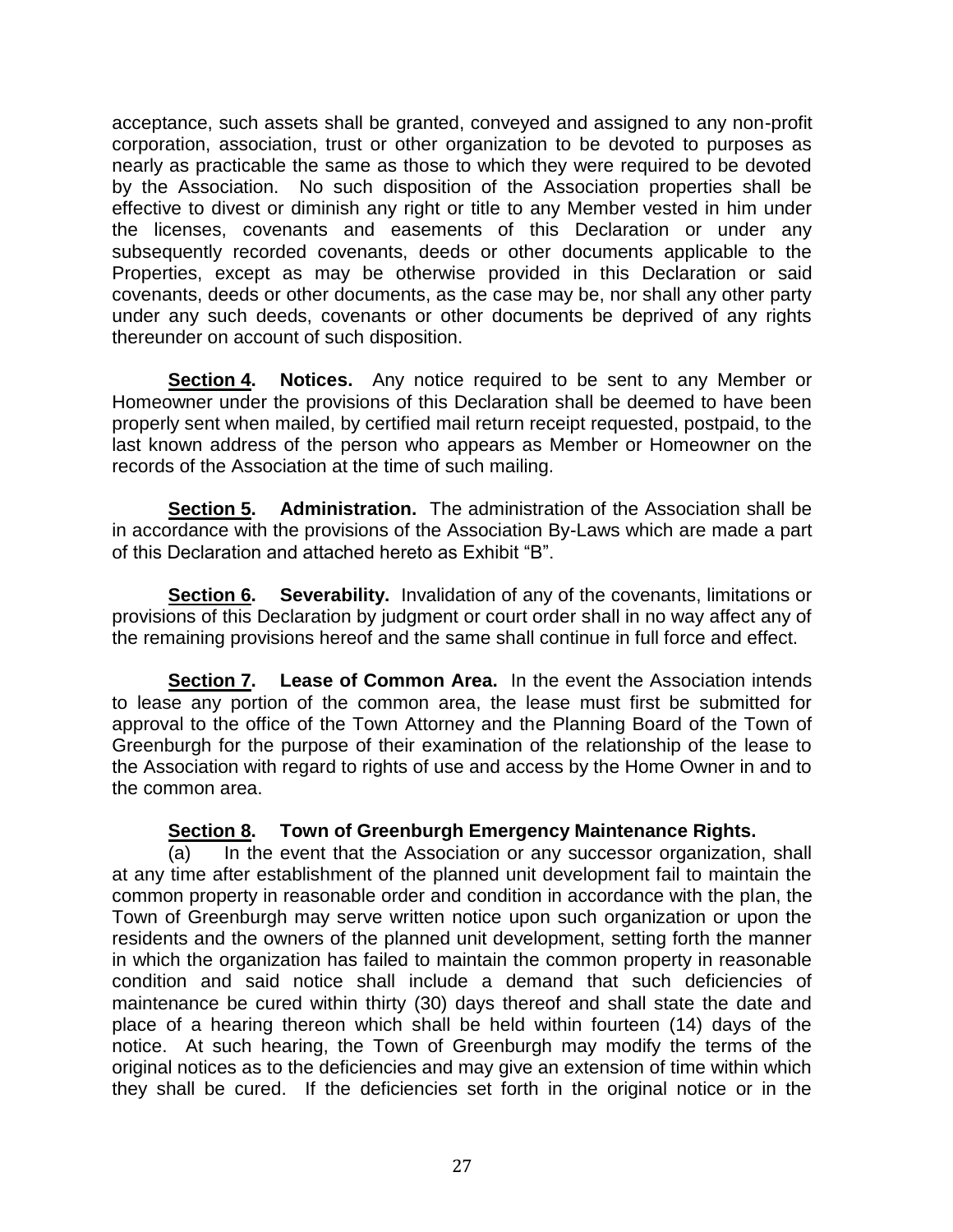modifications thereof shall not be cured within said thirty (30) days of any extension thereof, the town, in order to preserve the taxable values of the properties within the planned unit development and to prevent the common property from becoming a public nuisance, may enter upon said common open space and maintain the same for a period of one (1) year. Said entry and maintenance shall not vest in the public any rights to use the common open space except when the same is voluntarily dedicated to the public by the residents and owners and accepted by the Town Board after public hearing thereon. Before the expiration of said year, the municipality shall, upon its initiative or upon request of the organization theretofore responsible for the maintenance of the common property, call a public hearing upon notice to such organization or to the residents and owners of the planned unit development to be held by the town, at which hearing such organization or the residents and owners of the planned unit development shall show cause why such maintenance by the Town of Greenburgh shall not at the election of the Town of Greenburgh, continue for the succeeding year. If the town shall determine that such organization is ready and able to maintain said common property in reasonable condition, it shall cease to maintain said common property at the end of said year. If the town shall determine such organization is not ready and able to maintain said common property, it may continue to maintain said property for the next succeeding year, subject to a similar hearing and determination in each year thereafter.

(b) The cost of such maintenance by the town shall be assessed, equally, against the properties within the planned unit development that have a right to enjoyment of the common property and shall become a tax lien on said properties. The municipality, at the time of entering upon said common property for the purpose of maintenance, shall file a notice of such lien in the office of the County Clerk upon the properties affected by such lien within the planned unit development.

**Section 9. Special Rights of Declarant.** Notwithstanding anything to the contrary contained herein so long as there are any Unsold Homes, Developer and any designee of Developer shall have the right, without requiring the consent of either the Association or any other Member(s), and without charge or limitation, to: (a) have its employees, contractors, subcontractors and sales agents present on The Properties and on the Unsold Homes; (b) erect and maintain signs and other promotional materials (including, without limitation, "For Sale", and "For Rent" signs), in connection with the promotion, sale, leasing, management, or operation of the Unsold Homes, (c) use any one or more Homes or Unsold Homes as; (i) model homes, (ii) offices for the promotion, sale, rental, management and/or operation of the Unsold Homes, (iii) offices in connection with any installation, construction, modification, alteration, renovation, maintenance, repair, restoration, replacement, or change being performed, or to be performed, by, or on behalf of, Developer with respect to the Common Areas and/or the Homes or Unsold Homes; and/or (iv) for any other purpose; and (d) do and cause to be done all of the things that are necessary, desirable, or appropriate (including, without limitation, the use of the Common Areas and the Unsold Homes) for the purpose of: (i) the promotion, sale, rental, management and/or operation of the Unsold Homes; (ii) the performance and